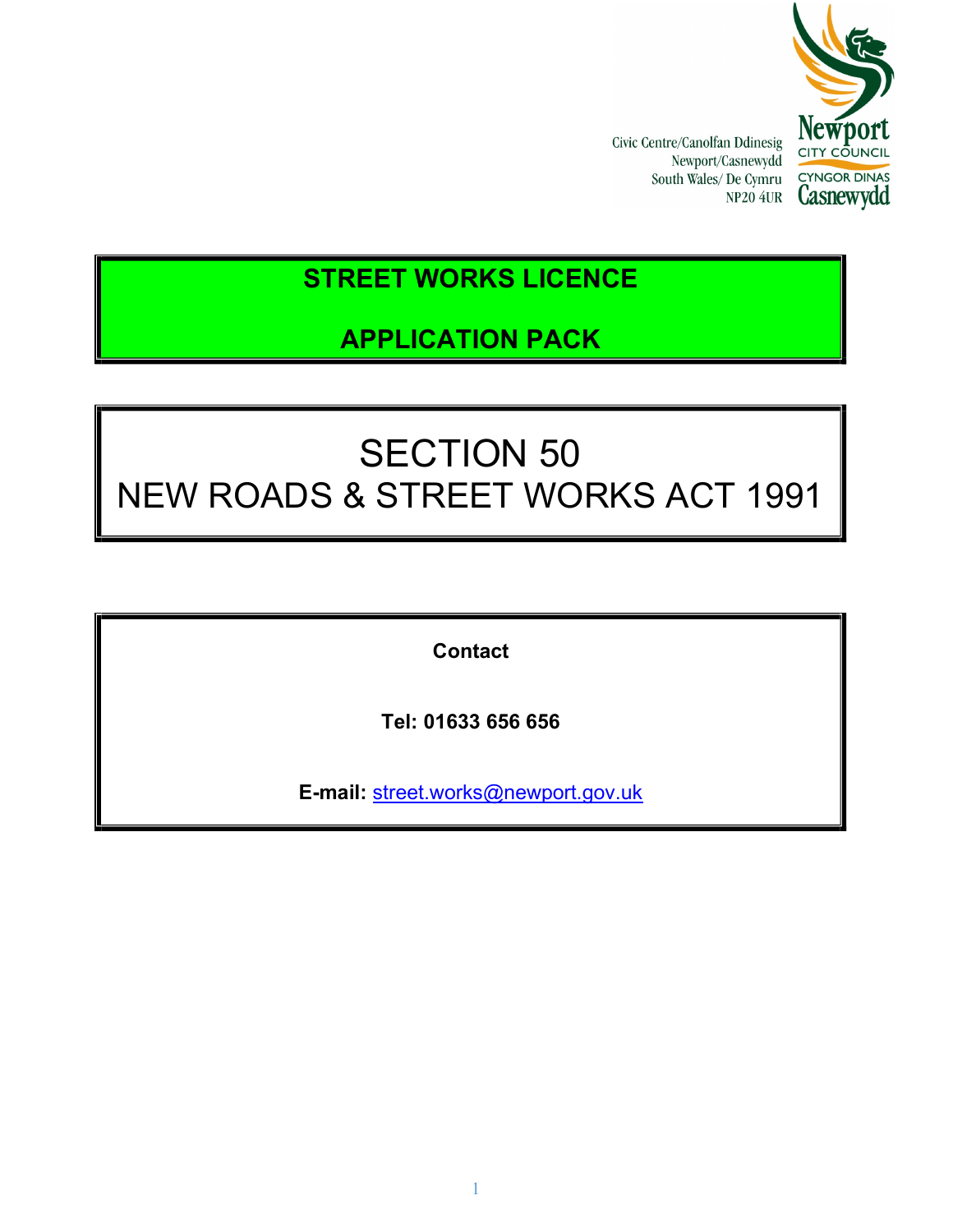## PLEASE NOTE THE FOLLOWING

FAILURE TO OBSERVE THE RELEVANT SECTIONS OF THE NEW ROADS AND STREET WORKS ACT 1991 MAY RESULT IN PROSECUTION.

FAILURE TO SUPPLY ALL THE REQUIRED INFORMATION WILL RESULT IN THE APPLICATION BEING RETURNED.

THE COUNCIL WILL NOT RETAIN ANY INFORMATION AND THE APPLICATION WILL NOT BE PROCESSED.

THE PERMANENT REINSTATEMENT SHALL BE GUARANTEED BY THE LICENCEE FOR A PERIOD OF 2 YEARS FROM THE DATE OF THE REINSTATEMENT, EXCEPT WHERE THE EXCAVATION DEPTH IS OVER 1.5 METRES WHEN THE GUARANTEE PERIOD SHALL BE 3 YEARS.

NO WORKS ARE TO BE UNDERTAKEN IN THE HIGHWAY BEFORE A LICENCE HAS BEEN GRANTED.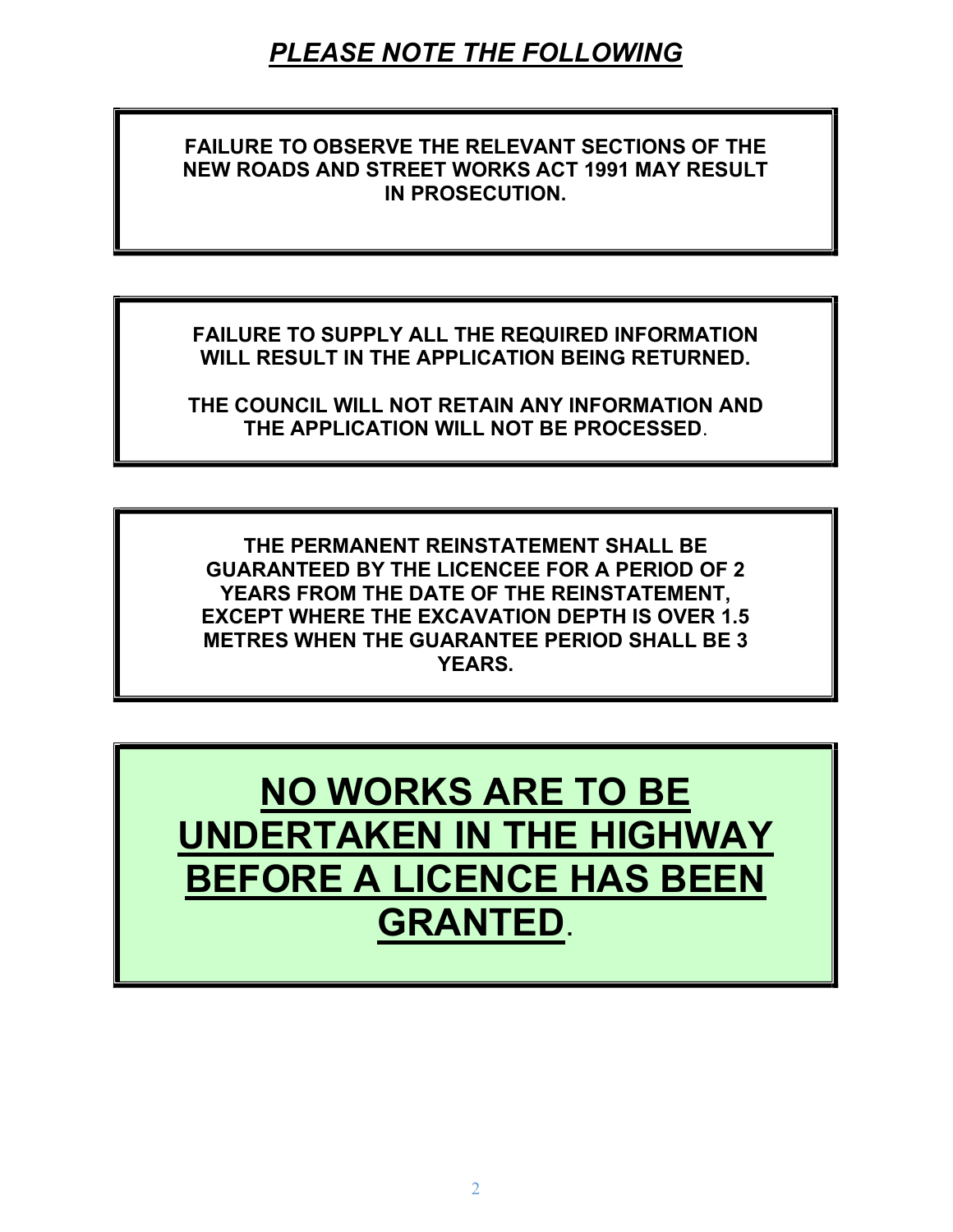## **CONTENTS**

## Guidance Notes to assist with completion of the application pack

| Page 4        | Traffic Management Act 2004 / Notes for Guidance for<br>Applicants                                                                                                                                                           |
|---------------|------------------------------------------------------------------------------------------------------------------------------------------------------------------------------------------------------------------------------|
| Page $6 - 10$ | <b>Street Works Licence Application/ Standard conditions</b>                                                                                                                                                                 |
| Page 11-13    | Form SWL1 Street Works Licence Application Form<br>(To include photocopies of both sides of Supervisor & Operatives SWQR cards,<br>insurance certificate and connection approval for installation of new sewer<br>apparatus) |
| Page 14       | Form SWL2 Advance Notice of Works                                                                                                                                                                                            |
| Page 15       | Form SWL3 Registration of Works                                                                                                                                                                                              |
| Page 16 & 17  | Application form for portable traffic signals / Conditions                                                                                                                                                                   |
| Page 18       | Section 74                                                                                                                                                                                                                   |
| Page 19-20    | Advance Notice of Works / Registration of works                                                                                                                                                                              |
| Page 21       | <b>Caution Note</b>                                                                                                                                                                                                          |
| Page 22       | <b>Check list</b>                                                                                                                                                                                                            |

## All the above Forms are to be completed and submitted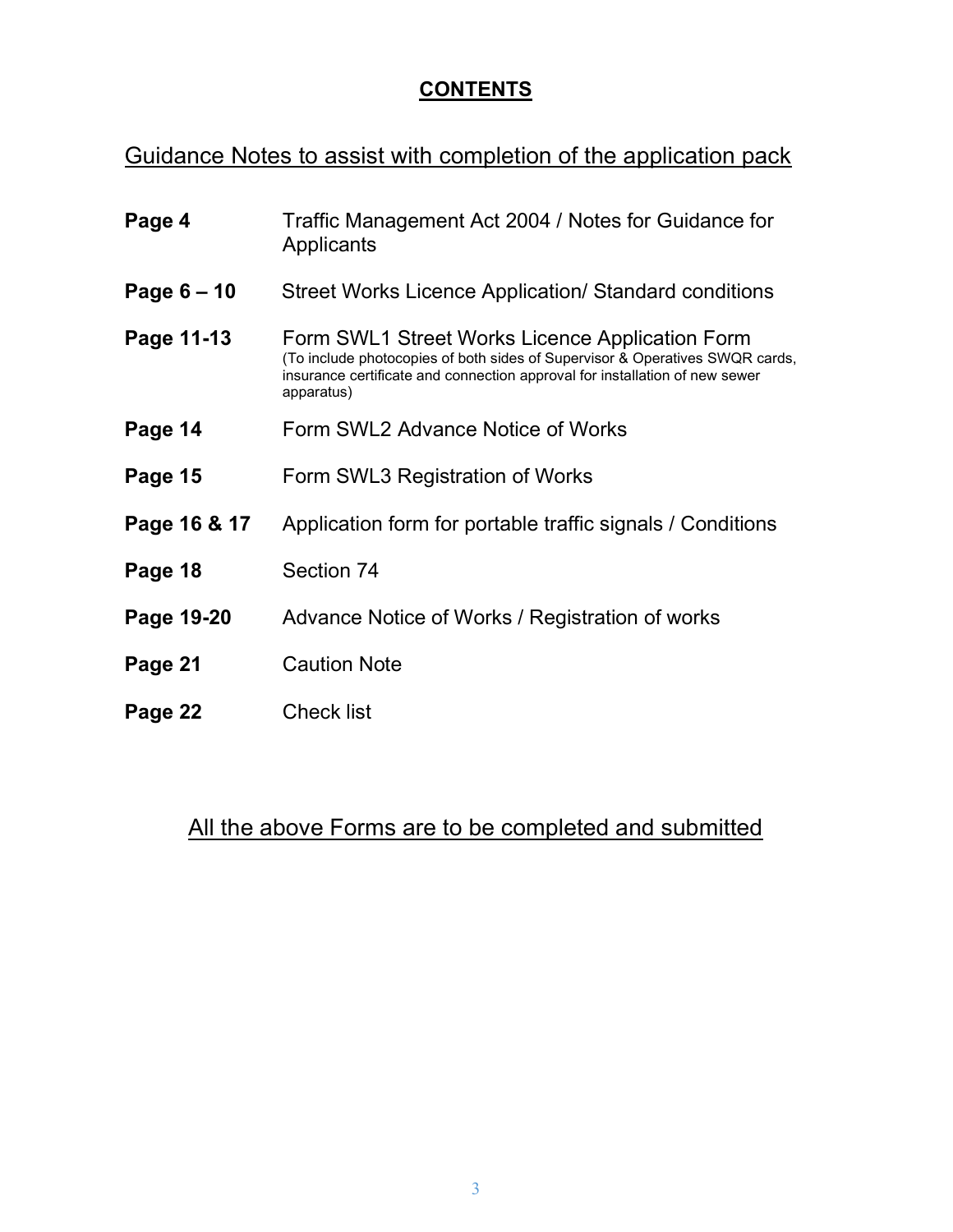## SECTION 50 -STREET WORKS LICENCE APPLICATION PACK

## NEW ROADS AND STREET WORKS ACT 1991

## TRAFFIC MANAGEMENT ACT 2004

The Traffic Management Act was introduced in 2004 to tackle congestion and disruption on the road network. The Act places a duty on local traffic authorities to ensure the expeditious movement of traffic on their road network and those networks of surrounding authorities. The Act gives authorities additional tools to better manage parking policies, moving traffic enforcement and the coordination of all activities on the network, including street works.

This Act will take effect as of the 1st April 2008 and will change the noticing periods required for street works.

More in-depth information can be found at the Department for Transport **Website** 

http://www.dft.gov.uk/pgr/roads/tpm/tmaportal

## NOTES FOR GUIDANCE FOR APPLICANTS

Any person (other than a Statutory Undertaker) who wishes to place apparatus in the street, retain and thereafter inspect, maintain, adjust, repair, alter it must be in possession of a Street Works Licence. This licence will be granted to the owner of the apparatus.

Applicants not familiar with the requirements of this legislation are strongly advised to appoint a contractor with the appropriate knowledge and accreditation to help complete the application. The works must be carried out by an accredited operative and overseen by an accredited supervisor.

Works must commence within **THREE MONTHS** from the date of the licence being granted. A permanent reinstatement must be completed within **SIX** MONTHS of the completion date of any interim reinstatement. If works are unable to commence within three months it is at the discretion of the Street Authority whether the licence will be withdrawn (and all monies refunded, less an administration fee) or if a new licence will be granted based on the original application with new work dates.

Applications must be received at least ONE MONTH in advance of the commencement of the proposed works, signed by the owner of the existing or proposed apparatus. This is to allow Newport City Council (the Street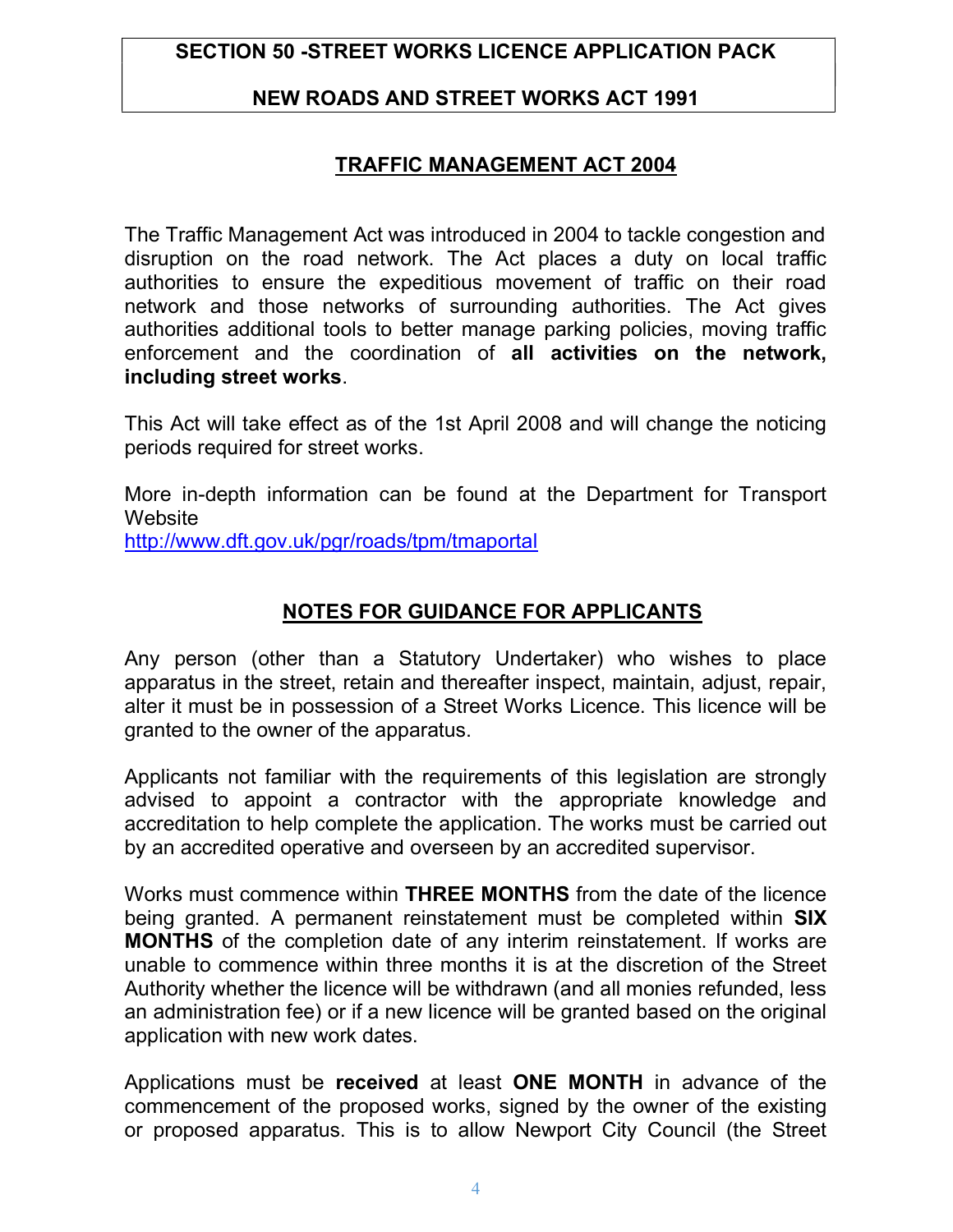Authority) to discharge its duty. However, if the works fall within the Major works category THREE MONTHS notice is required.

N.B these are minimum notice periods and the Street Authority may require more time to process the application in certain circumstances. If a Road Closure is required both applications must be received at least THREE MONTHS in advance of the commencement of the proposed works.

Before granting a Street Works Licence to place new apparatus the Street Authority must give not less than 10 working days notice to statutory authorities and other interested parties.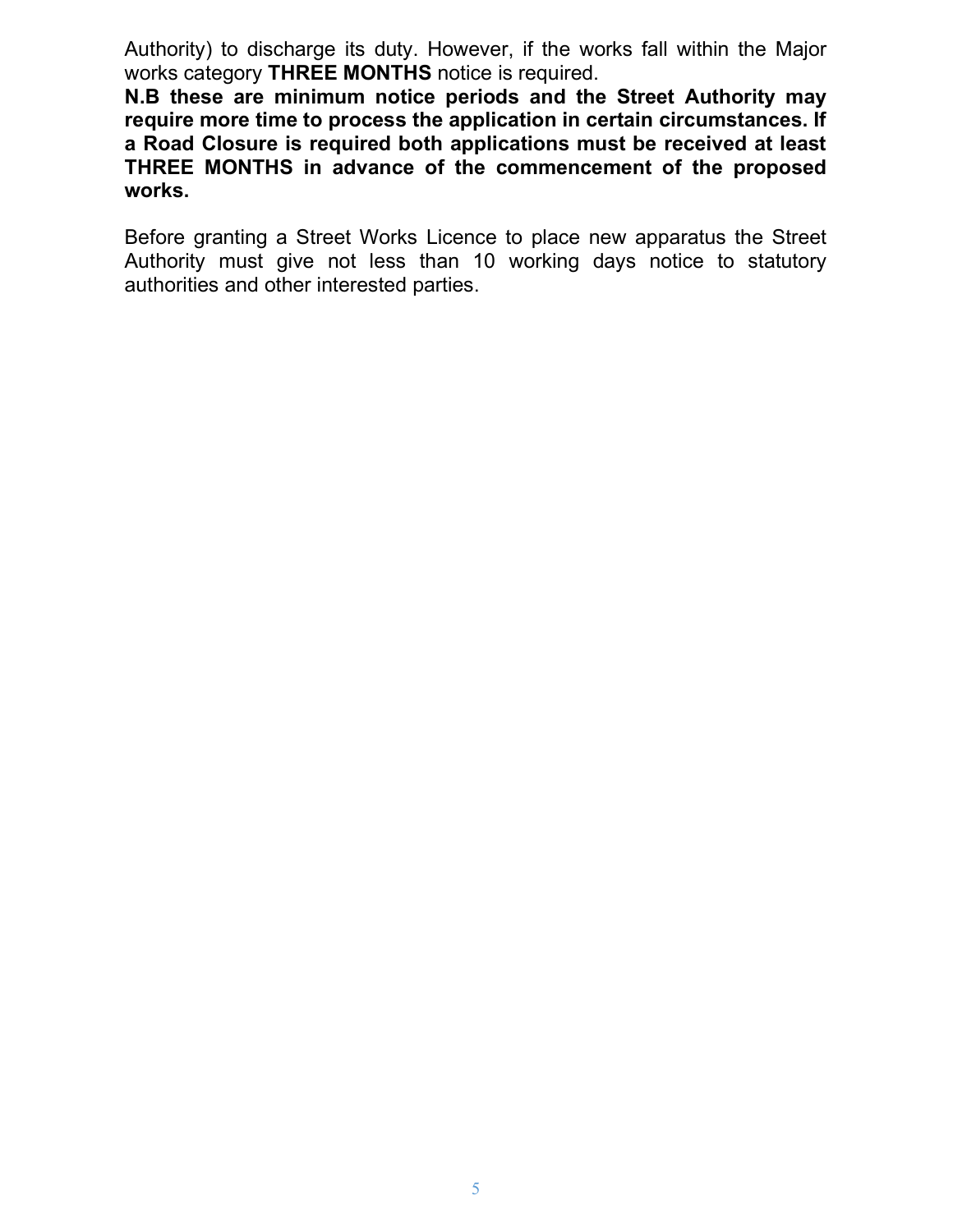## STREET WORKS LICENCE APPLICATION / STANDARD CONDITIONS

The following must be received or the granting of the licence may be delayed.

- a) **Completed Form SWL1** (Street Works Licence Application);
- b) Licence Fee is £600 per 100 meters Payment in advance (cheques made payable to Newport City Council)

BAC's Payment details Santander UK Sort Code 09-07-20 Newport CC Collection Acc Acc no 05070406

> When making a BAC's Payment please state on the payment 'TT04530088201' SEC 50

- c) A scale plan (of Ordinance Survey standard) at 1:1250 or greater of the proposed location and depth of the relevant apparatus marked by a red broken line and a grid reference for the excavation site;
- d) Proof of Permission to Connect to Network (For new apparatus).

The following must be submitted in the first instance (copies will be kept on file for future application, whilst still valid)

- a) Proof of Public Liability Insurance This must provide a minimum of £10m cover which is valid at the time that the works are completed and not just when the application is made.
- b) Proof of Street Works Accreditation (Copy of both sides of Supervisor & Operatives SWQR cards). An accredited supervisor must supervise the work, and at least one accredited operative must be on site at all times when the works are in progress. **N.B this cannot be** the same person.

Please contact the Street Works Manager at Newport City Council for assistance if Traffic Lights or a Road Closure is required. Telephone number is 01633 210543.

The definition of apparatus includes drains, cables, ducts, sewer pipes, water and gas pipes etc. both under, over, across, along or upon a street.

A Street Works Licence to place apparatus or consent to work on existing apparatus in the highway, will only be granted to the owner(s) of apparatus or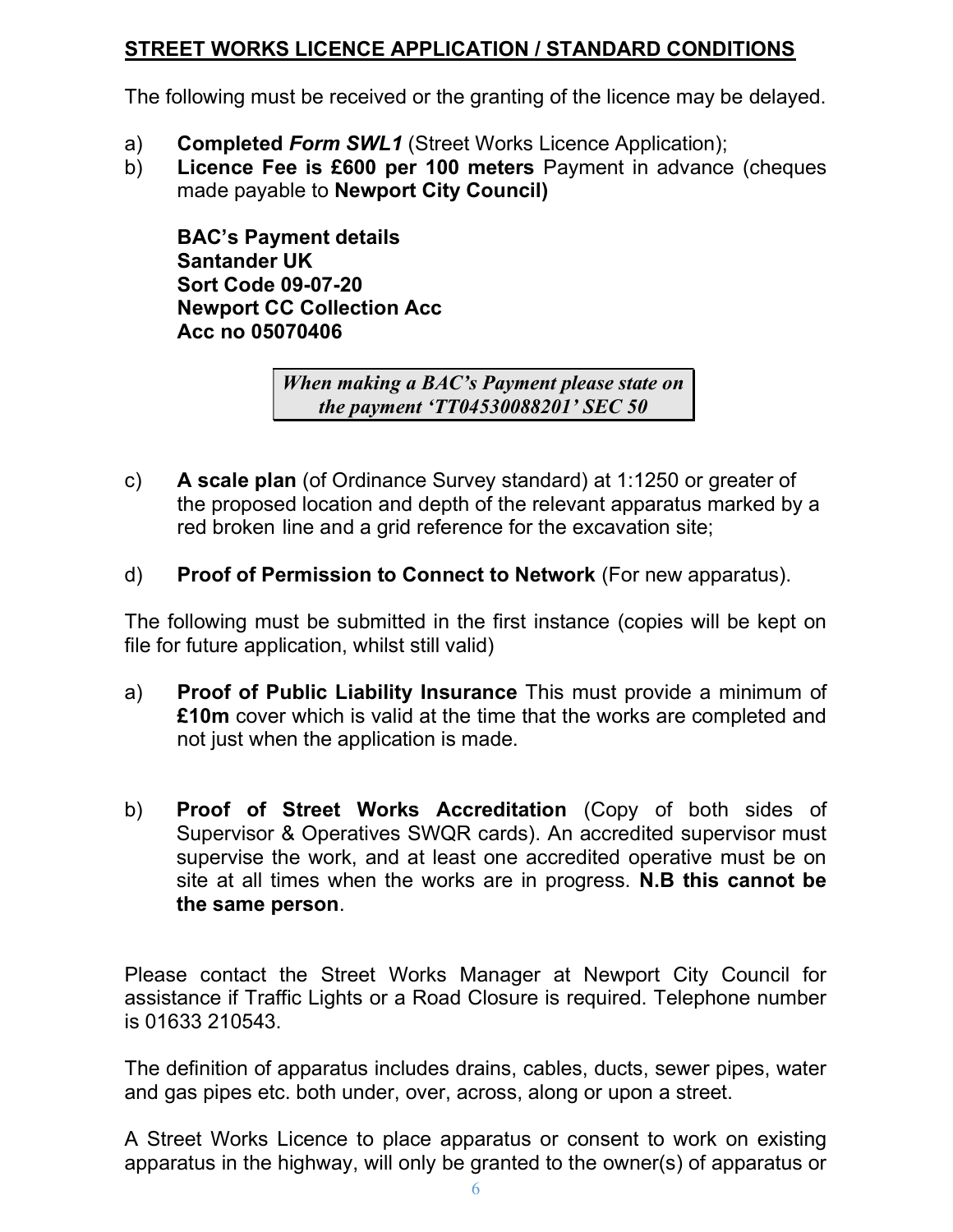his Successor in Title. Owners should note their statutory duty to secure that the apparatus is properly maintained at all times.

The person granted a Street Works Licence becomes an Undertaker for the purposes of the New Roads and Street Works Act 1991, and therefore has the duties and responsibilities imposed by the Act and associated Secondary Legislation and Codes of Practice.

Section 74 of the 1991 Act means the Licence holder may be liable to charges raised under this section for unreasonably prolonged occupation of the highway, or if the correct notices are not served in respect of this section. This Section has not yet been implemented by Newport City Council.

Please note this licence can only be granted to an applicant that will be the owner and be responsible the apparatus. It can not apply in situations where a third party will own and maintain the installed apparatus.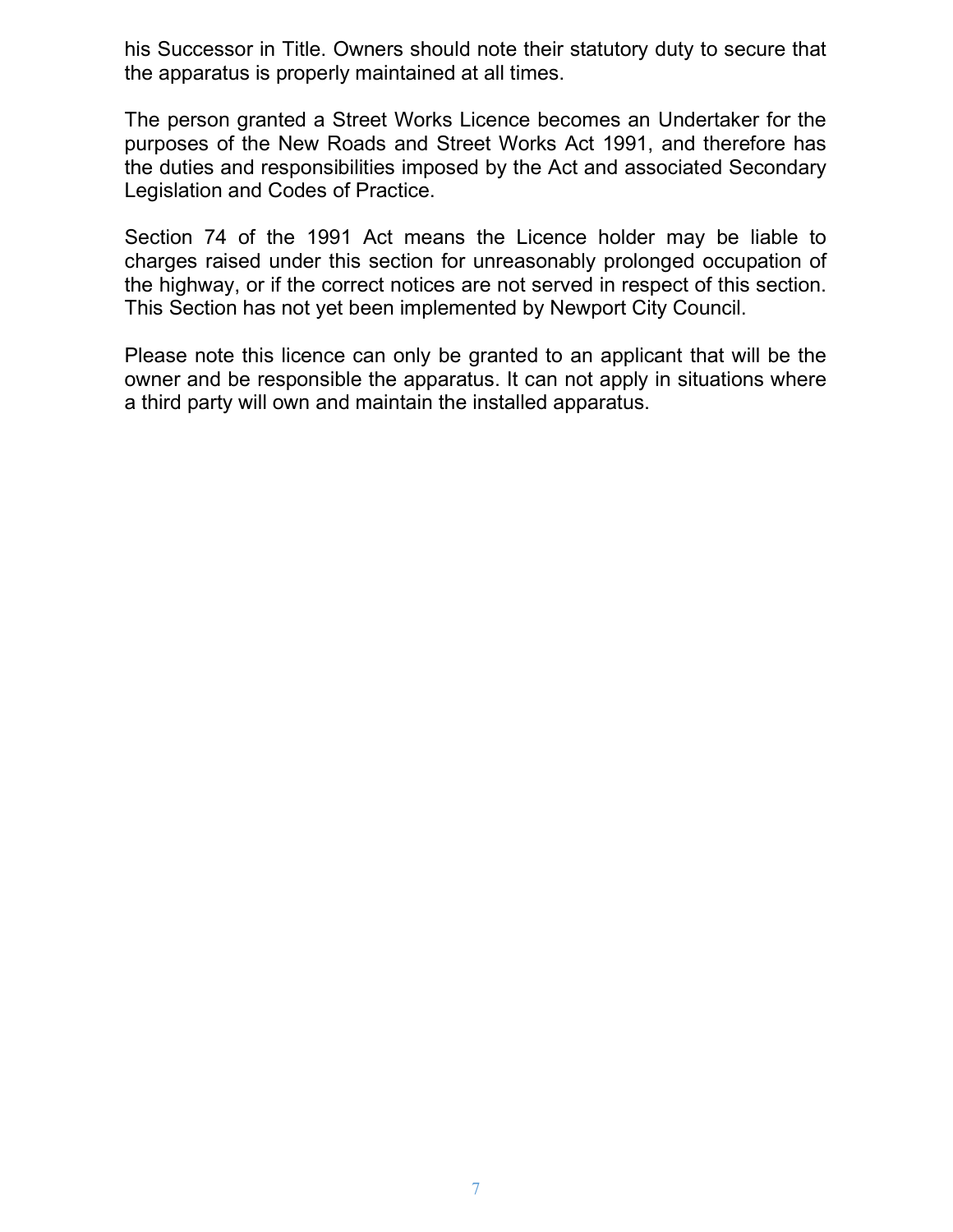## Standard Conditions

## Conditions of Street Works Licence Relating to the Placing, Retaining and Maintenance of Apparatus in the Street

### (S50 & Schedule 3 of the New Roads & Street Works Act 1991)

- 1. The Licensee shall not carry out any excavation or other works in the highway, except in accordance with a plan, to be submitted with this application, and approved by the Highway Authority. The works shall be carried out by the Licensee or an agent approved by, and under the supervision of the Highway Authority. The Street Works (Qualifications of Supervisors and Operatives) Regulations 1992 sets out the criteria of qualifications for persons excavating in the highway required by Section 67 of the New Roads and Street Works Act, 1991. For the purposes of carrying out the works, the Licensee or agent shall comply with the Codes of Practice for Training issued under the New Roads & Street Works Act 1991. Specifically the supervisor and operative will be trained and accredited to the requirements of the Codes of Practice. Proof of such accreditation must be provided with this application.
- 2. The Licensee shall indemnify Newport City Council as the Highway Authority in respect of any Third Party actions claim demands, expenses or proceedings in respect of injury, damage or loss which may arise from his works on the highway. The Licensee shall affect insurance indemnifying the Licensee and the Council, for the duration of the works and until the Council resumes responsibility for maintenance of the highway in accordance with Condition 14. Such insurance shall afford indemnity of not less than £10 million in respect of each and every occurrence or series of occurrences caused by or attributable to any event giving rise to a claim. A copy of the insurance certificate and policy shall be included with this application.
- 3. The Licensee shall regulate the works so as to minimise obstruction to vehicular and pedestrian traffic and shall guard the works in accordance with Chapter 8 of the Traffic Signs Manual 2006 published by TSO and the Safety at Street Works and Road Works Code of Practice 2001 which gives specific guidelines on the safe signing, lighting and guarding of temporary works on the Highway, as required by Section 65 of the New Roads and Street Works Act, 1991.The works area shall be maintained and kept clean and tidy throughout the duration of the works.
- 4. The Licensee shall not interfere with any drain, culvert, gully, bridge, wall or other structure without the specific consent of the Highway Authority.
- 5. Except in accordance with this licence, no part of the highway may be closed, AT ANY TIME, without the consent of the Highway Authority.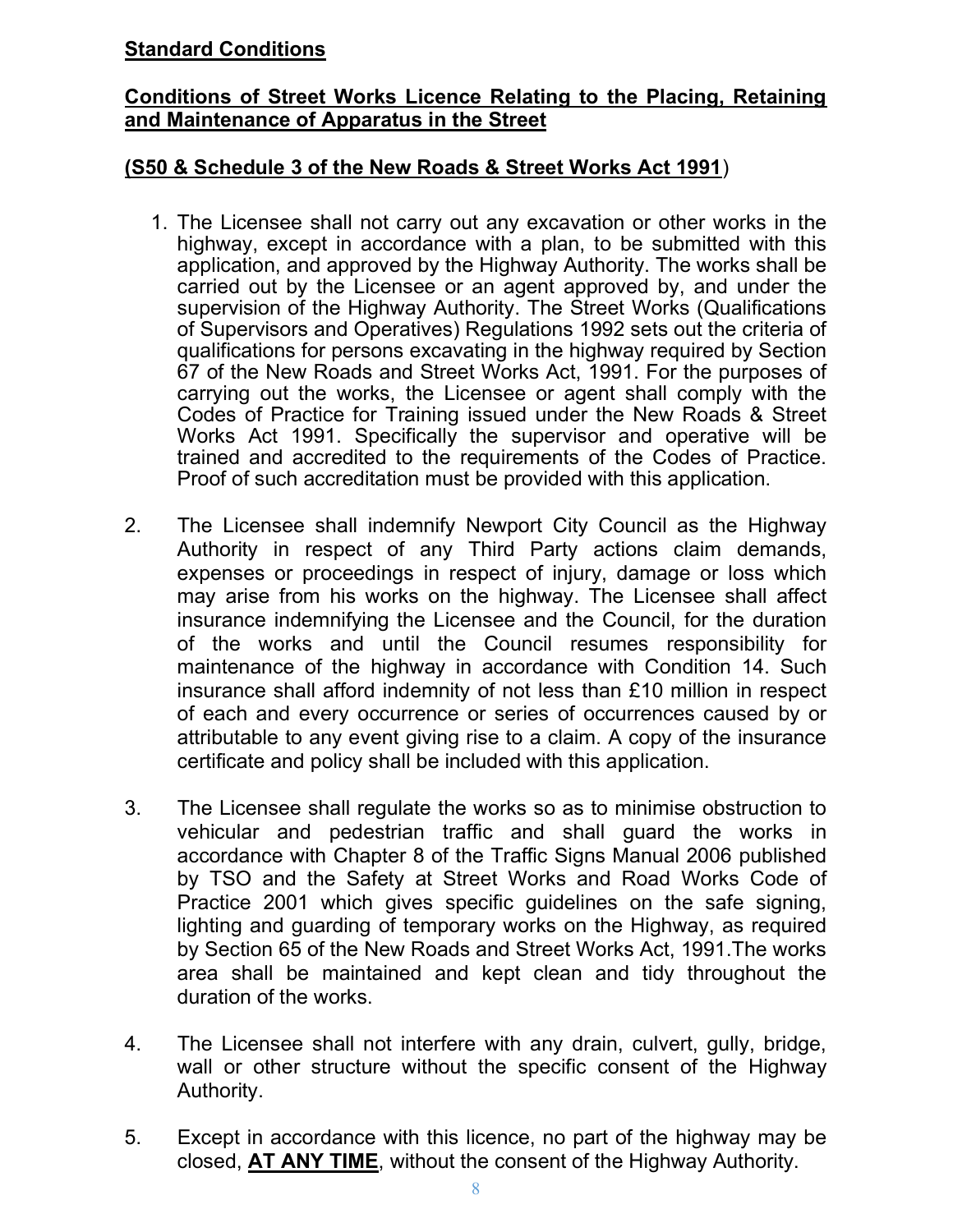- 6. The issue of a licence to make a temporary excavation in the highway does not authorise the Licensee to interfere with apparatus already existing in the street. At all times access must be maintained to any apparatus within the highway.
- 7. The Highway Authority shall serve notices to the Statutory Undertakers in accordance with the requirements of the New Roads and Street Works Act 1991 on behalf of the applicant. Except in the case of an emergency, such notices must be made at least twenty-five working days prior to the start of the works. The applicant shall be responsible for carrying out any works required by a Statutory Undertaker in their response to a notice, or subsequently to protect apparatus. Prior to the commencement of any works the applicant shall determine the precise location of any Statutory Undertakers plant (SWL4). The applicant shall allow for the notification process when programming his works.
- 8. If there are no objections to the works (including those from Statutory Undertakers), the Highway Authority will issue a licence. (Works shall not commence until this licence is approved and issued). The licence will be valid for three months from the date of issue.
- 9. Any works necessary by the Highway Authority as a result of the failure of the Licensee to comply with the conditions of the licence shall be chargeable to the applicant. The applicant shall also be liable for any further inspections that may be necessary in the same manner as provided under Section 72 (2) of the New Roads & Street Works Act 1991.
- 10. In the event of the works being cancelled after the application form has been submitted an administration fee will be charged to the applicant to cover administrative costs.
- 11. Reinstatement of the works shall be in accordance with the specification provided by the Highway Authority. Any excavation shall be at least temporarily reinstated with bitumen macadam before removing any signing and barriers. No trench reinstatement is to be reopened to highway users without at least a temporary bituminous layer being in place, which is flush with the level of the adjacent highway. Limestone is not permitted in the wearing course. Any temporary reinstatement shall be agreed with the Highway Authority.
- 12. Once the works are complete the area shall be left in a clean and tidy condition to the satisfaction of the Highway Authority.
- 13. Within five working days of completion of the works the Licensee shall give written notice to the Highway Authority. This shall be done by way of the 'Registration of Works' SWL3 provided in the licence pack.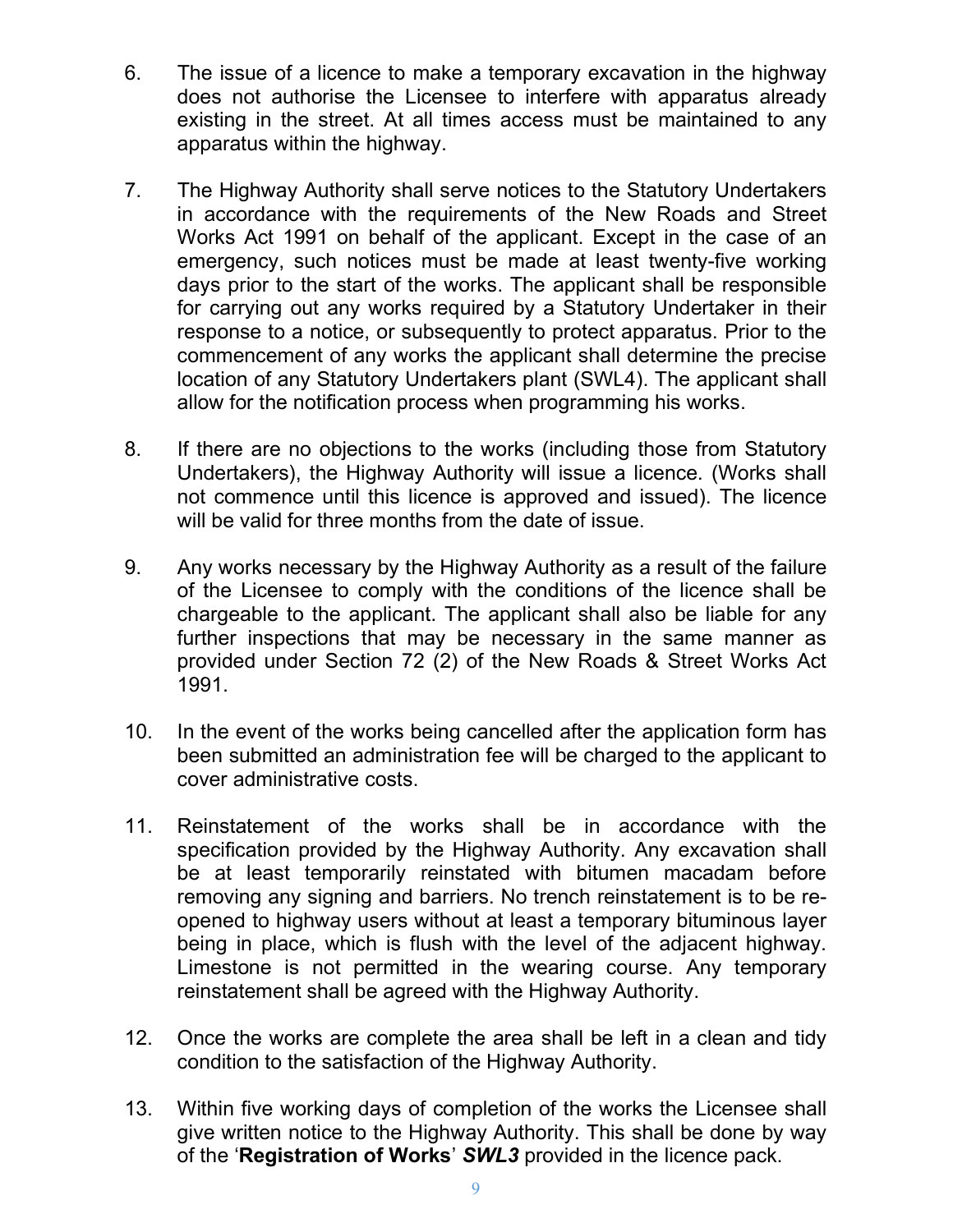- 14. The date and time when the Highway Authority will resume responsibility for maintenance of the highway works, distinct from the apparatus, will normally be two years (three years for excavations greater than 1.5 meters) from the actual date of the completion of the works. Until the Highway Authority assume responsibility for maintenance of the works the Licensee shall be responsible for any claims arising from the work or any necessary maintenance works and associated costs. The Highway Authority shall determine any necessary works.
- 15. No works are to be undertaken in the highway before a licence has been granted.
- 16. Additional conditions may be applied to the licence by the Street Works Manager or his representative as deemed necessary.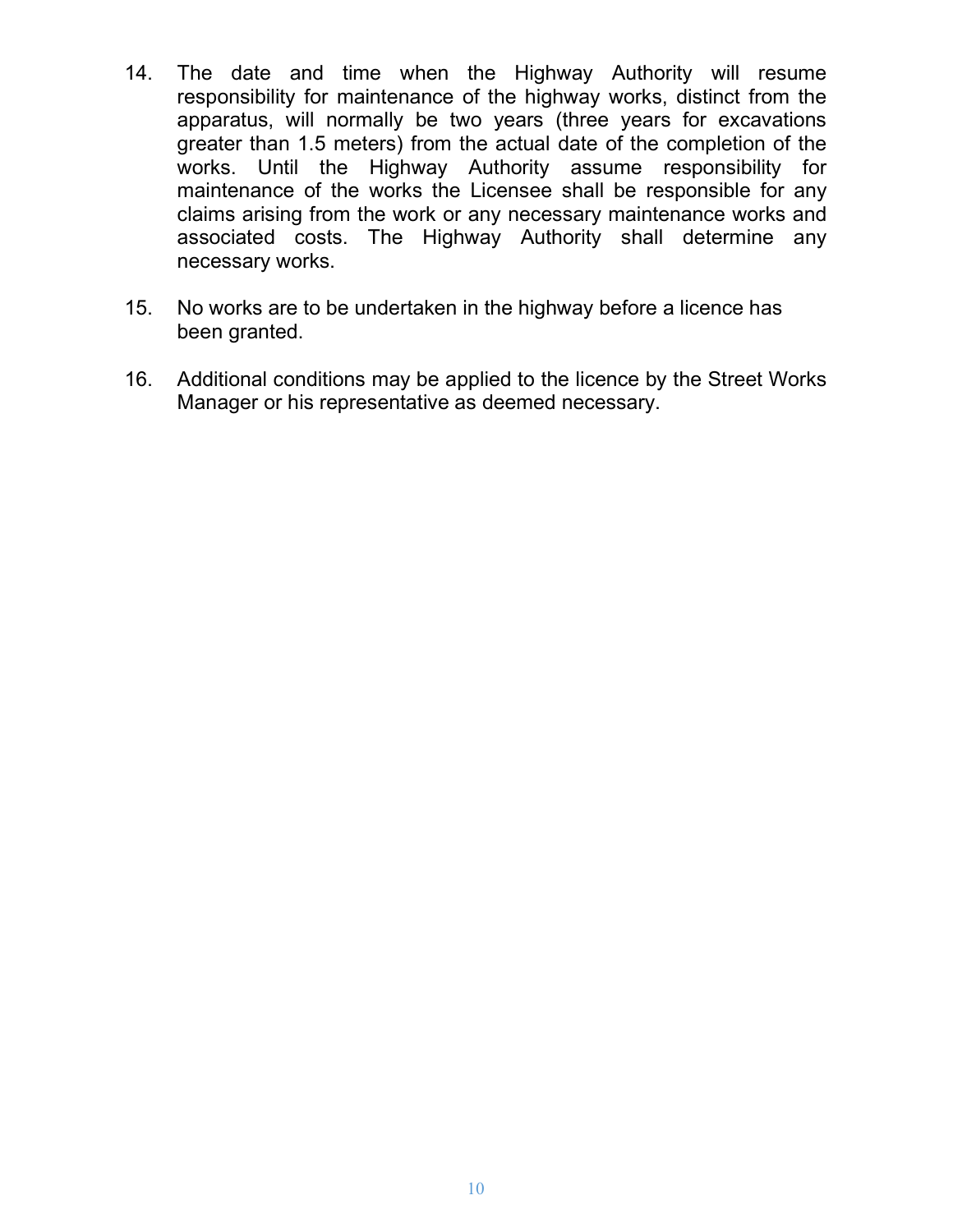Only)

(Office Use

### NEWPORT CITY COUNCIL

| <b>Section 1. Owner of Apparatus</b> |                    |                       |
|--------------------------------------|--------------------|-----------------------|
|                                      |                    |                       |
|                                      |                    |                       |
|                                      | Postcode: Work Tel | Home Tel_____________ |
|                                      |                    |                       |

| Section 2. Precise Location of Proposed Work (Detailed plan to be submitted with<br>form. A scale plan of Ordinance Survey standard) at 1:1250) |              |  |  |  |  |  |  |  |
|-------------------------------------------------------------------------------------------------------------------------------------------------|--------------|--|--|--|--|--|--|--|
| Property Name/Number:<br>Road / Street:                                                                                                         |              |  |  |  |  |  |  |  |
| City/Town/Village                                                                                                                               | : Post Code: |  |  |  |  |  |  |  |

| (Tick boxes where necessary)                                        |                                                                                                            |  |  |  |  |  |  |  |  |  |  |
|---------------------------------------------------------------------|------------------------------------------------------------------------------------------------------------|--|--|--|--|--|--|--|--|--|--|
| Placing New Apparatus / Working on Existing Apparatus/Retrospective |                                                                                                            |  |  |  |  |  |  |  |  |  |  |
| Category                                                            | Immediate<br>Minor Works $\Box$<br>Standard Works □                                                        |  |  |  |  |  |  |  |  |  |  |
| Proposed Hours of Working                                           | Day Time $\Box$<br>Night Time<br>Restricted                                                                |  |  |  |  |  |  |  |  |  |  |
| Average Depth of excavation                                         | Over 1.5m $\Box$ No Excavation<br>Up to 1.5m $\Box$                                                        |  |  |  |  |  |  |  |  |  |  |
| <b>Proposed Traffic Control</b>                                     | $\Box$<br>Temp. Traffic Signals*<br>Road Closure*<br>Stop/Go Boards $\Box$<br><b>Priority Flow</b><br>None |  |  |  |  |  |  |  |  |  |  |
|                                                                     | Please see guidance notes. These will need to be applied for separately                                    |  |  |  |  |  |  |  |  |  |  |
| Work lies within:<br>Verge                                          | $C$ arriageway $\Box$<br>Footway<br>All                                                                    |  |  |  |  |  |  |  |  |  |  |
|                                                                     |                                                                                                            |  |  |  |  |  |  |  |  |  |  |

Description of works (including estimated length and width): What material is being used as the Surround to Apparatus?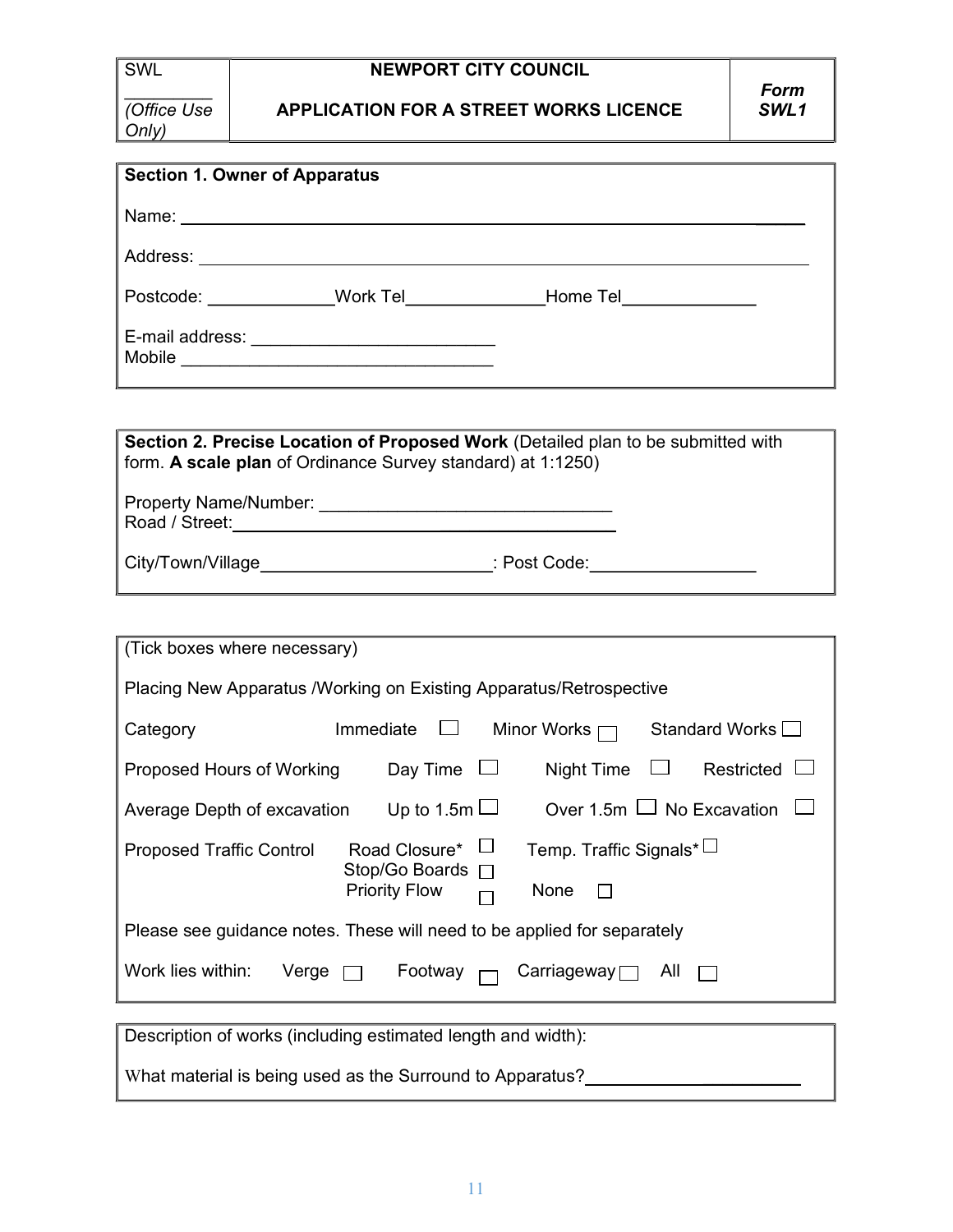| Section 3. Details of person or company conducting the works                                                   |                                       |
|----------------------------------------------------------------------------------------------------------------|---------------------------------------|
| Name: 2008 2010 2020 2021 2022 2023 2024 2022 2022 2023 2024 2022 2023 2024 2022 2023 2024 2022 2023 2024 2022 |                                       |
|                                                                                                                |                                       |
|                                                                                                                | Postcode: _________________________   |
| Tel: ________________________                                                                                  | Fax: ________________________________ |
| E-mail address: ____________________________<br>Mobile _____________________                                   |                                       |

| <b>Section 3 Continued:</b>                               |          |
|-----------------------------------------------------------|----------|
|                                                           | SWQR No. |
| Photo copies of Street Works accreditation required       | SWQR No. |
| <b>EMERGENCY CONTACT DETAILS (24 hour contact number)</b> |          |
|                                                           |          |
| Tel:                                                      |          |

| <b>Section 4. Insurance</b> | Public Liability Insurance of a minimum of £10 million to be<br>provided up to the completion of the permanent reinstatement.                                                                                                  |
|-----------------------------|--------------------------------------------------------------------------------------------------------------------------------------------------------------------------------------------------------------------------------|
|                             | Photocopy of insurance certificate required                                                                                                                                                                                    |
| Company Name:               |                                                                                                                                                                                                                                |
| Address:                    |                                                                                                                                                                                                                                |
| Tel No:<br>Date Expires:    | Policy No: the contract of the contract of the contract of the contract of the contract of the contract of the contract of the contract of the contract of the contract of the contract of the contract of the contract of the |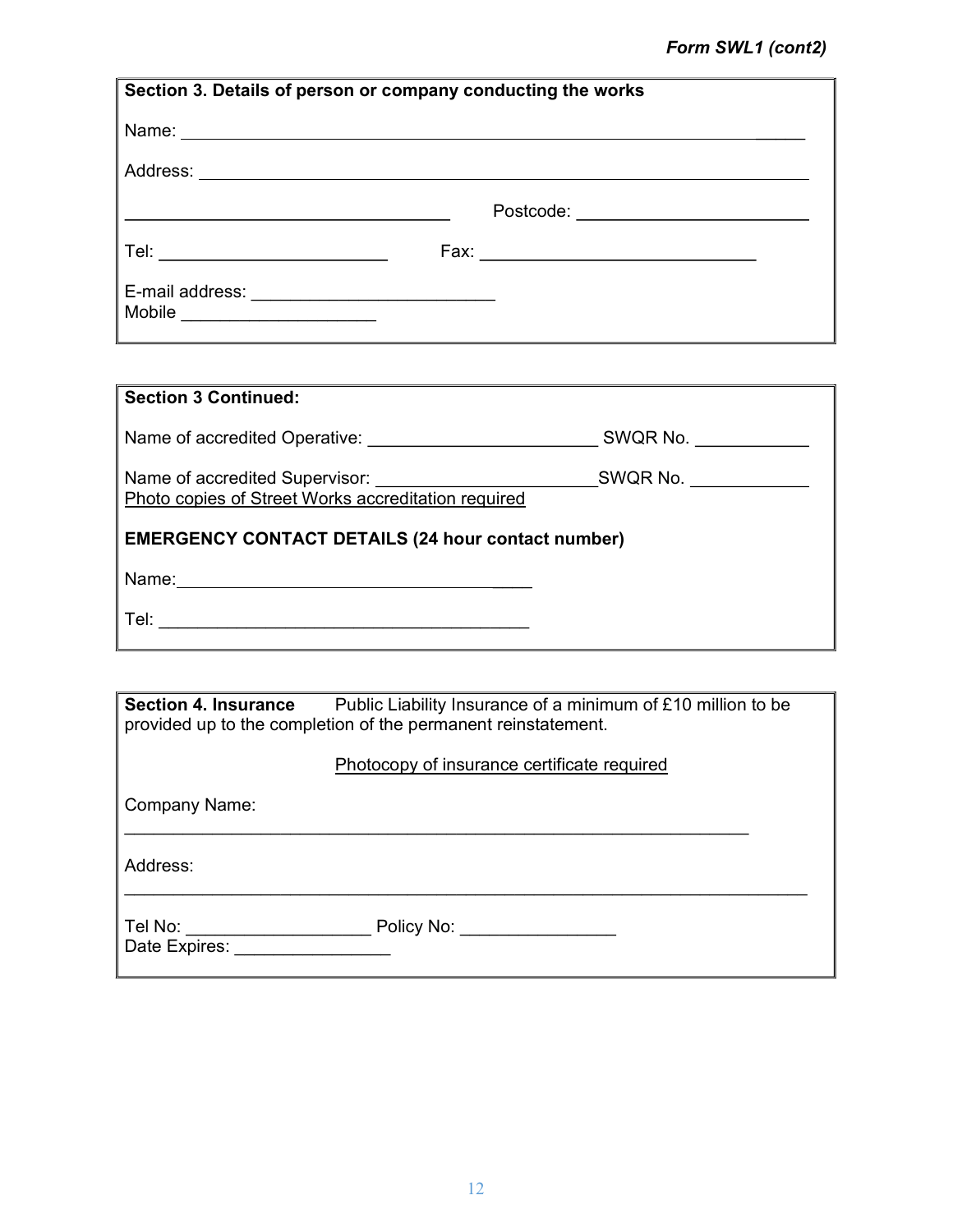#### Section 5. Declaration by owner of apparatus

I confirm that the foregoing details are correct, and acknowledge that the works referred to above must be conducted in accordance with the requirements of the New Roads & Street Works Act 1991 and Traffic Management Act 2004, associated legislation and codes of practice, together with any other conditions imposed by the Street Authority in the relevant Licence, which includes my duty to secure that the work is supervised by an accredited supervisor.

I confirm that all reasonably practicable steps have been taken to ensure that other owners of apparatus likely to be affected by these works have been contacted and where necessary location of apparatus identified. N.B It is recommended that the results of any enquires are no older than 1 month.

I acknowledge the statutory need for me to pay the prescribed inspection fees which will be imposed by the Street Authority, including any defect inspection fees and the cost of any necessary remedial works conducted by the Street Authority during the guarantee period.

I also acknowledge that the licence is granted on the condition that I will indemnify the Street Authority against any claim in respect of injury, damage or loss arising out of :

a) The placing or presence in the street of apparatus to which the licence relates, or b) The execution by any person of any works authorised by the licence.

I also acknowledge that I have read and understand the Notes for Guidance and Standard Conditions as attached (NB further specific conditions could be imposed at the time of granting the licence).

| Signed:             | Date: |
|---------------------|-------|
| Printed (Name):     |       |
| In the capacity of: |       |

### **IMPORTANT**

All communications relating to this licence to be sent to:

Email Address: street.works@newport.gov.uk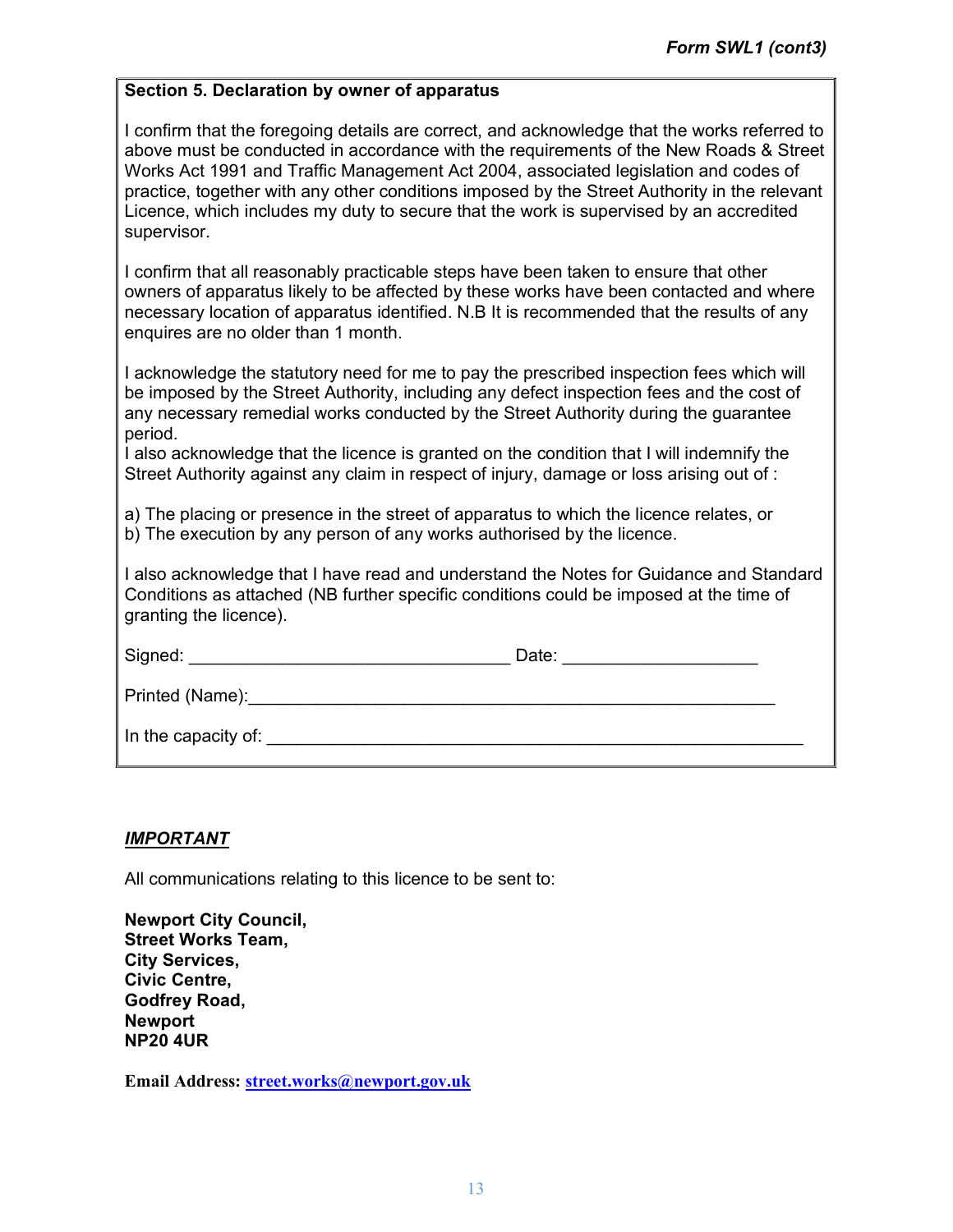|                                                                                                                                        |                                                                                                   |  |  |                                                           |        |  |                                    |                  | <b>NEW ROADS AND STREET WORKS ACT 1991</b><br><b>ADVANCE NOTICE OF WORKS NOTICE</b>                                                            |     |      |  |  |        |  |  |  |  | <b>Form</b><br>SWL <sub>2</sub> |  |  |
|----------------------------------------------------------------------------------------------------------------------------------------|---------------------------------------------------------------------------------------------------|--|--|-----------------------------------------------------------|--------|--|------------------------------------|------------------|------------------------------------------------------------------------------------------------------------------------------------------------|-----|------|--|--|--------|--|--|--|--|---------------------------------|--|--|
|                                                                                                                                        |                                                                                                   |  |  |                                                           |        |  |                                    |                  |                                                                                                                                                |     |      |  |  |        |  |  |  |  |                                 |  |  |
| To                                                                                                                                     | Streetscene,<br><b>Civic Centre,</b><br><b>Godfrey Road,</b><br><b>Newport</b><br><b>NP20 4UR</b> |  |  | <b>Newport City Council,</b><br><b>Street Works Team,</b> |        |  |                                    |                  |                                                                                                                                                | Fax | From |  |  |        |  |  |  |  |                                 |  |  |
| <b>Expected Start Date</b>                                                                                                             |                                                                                                   |  |  |                                                           |        |  | Expected<br><b>Completion Date</b> |                  |                                                                                                                                                |     |      |  |  |        |  |  |  |  |                                 |  |  |
| Is Special Engineering Difficulty<br>involved?                                                                                         |                                                                                                   |  |  |                                                           | Yes/No |  |                                    | If Yes           | Has the relevant Authority<br>Approved the Works (e.g.<br>any 106 agreement that<br>may be applicable for<br>Welsh Water sewer<br>connections) |     |      |  |  | Yes/No |  |  |  |  |                                 |  |  |
| <b>LOCATION</b><br><b>Description or</b><br><b>House Name or Number</b><br><b>Street Name</b><br><b>Local Area Name</b><br><b>Town</b> |                                                                                                   |  |  |                                                           |        |  |                                    |                  |                                                                                                                                                |     |      |  |  |        |  |  |  |  |                                 |  |  |
| <b>Postcode</b>                                                                                                                        |                                                                                                   |  |  |                                                           |        |  |                                    | <b>OS</b><br>Ref | Grid                                                                                                                                           |     |      |  |  |        |  |  |  |  |                                 |  |  |
| <b>DESCRIPTION OF WORKS</b> (including Construction Methods, Estimated length and width of<br>works, Traffic Management etc.)          |                                                                                                   |  |  |                                                           |        |  |                                    |                  |                                                                                                                                                |     |      |  |  |        |  |  |  |  |                                 |  |  |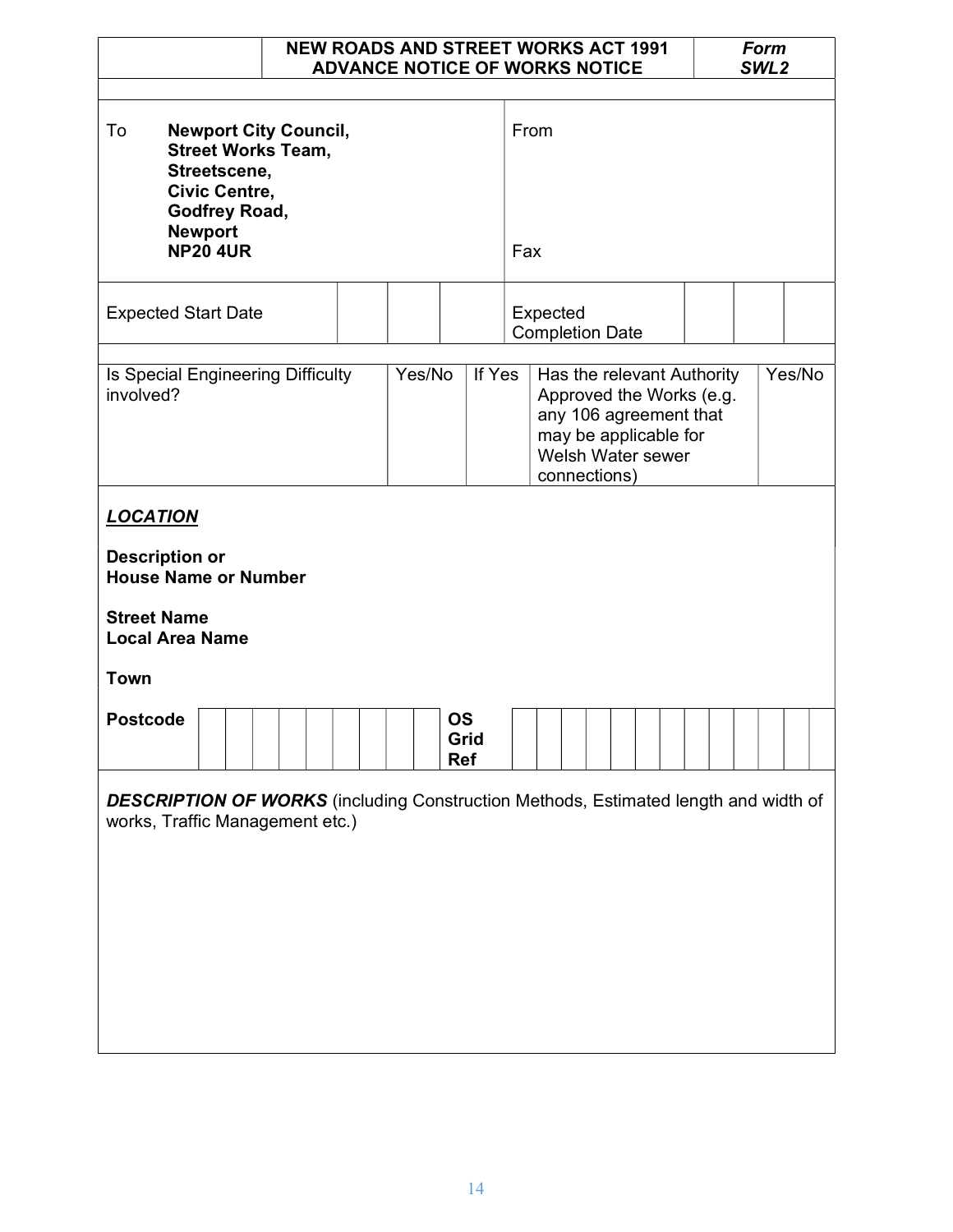|                                                                                                                                                                                                                                                                                                     | <b>NEW ROADS AND STREET WORKS ACT 1991</b> | <b>REGISTRATION OF WORKS</b> |                          |                     |                                       |                                   |   |                                       | <b>Form</b><br>SWL3 |   |                |   |
|-----------------------------------------------------------------------------------------------------------------------------------------------------------------------------------------------------------------------------------------------------------------------------------------------------|--------------------------------------------|------------------------------|--------------------------|---------------------|---------------------------------------|-----------------------------------|---|---------------------------------------|---------------------|---|----------------|---|
|                                                                                                                                                                                                                                                                                                     | Reference (Office Use Only)                |                              |                          |                     |                                       | <b>SWL</b>                        |   |                                       |                     |   |                |   |
| To<br><b>Newport City Council,</b><br><b>Street Works Team,</b><br>Streetscene,                                                                                                                                                                                                                     |                                            |                              |                          | From                |                                       |                                   |   |                                       |                     |   |                |   |
| <b>Civic Centre,</b><br>Godfrey Road,<br><b>Newport</b><br><b>NP20 4UR</b>                                                                                                                                                                                                                          |                                            |                              |                          | Fax                 |                                       |                                   |   |                                       |                     |   |                |   |
| <b>Actual Start Date</b>                                                                                                                                                                                                                                                                            |                                            |                              |                          | Date                | <b>Actual Completion</b>              |                                   |   |                                       |                     |   |                |   |
| <b>LOCATION</b><br><b>Description or</b><br><b>House Name or Number</b><br><b>Street Name</b><br><b>Local Area Name</b><br><b>Town</b>                                                                                                                                                              |                                            |                              |                          |                     |                                       |                                   |   |                                       |                     |   |                |   |
| <b>Postcode</b>                                                                                                                                                                                                                                                                                     |                                            |                              | <b>OS</b><br>Grid<br>Ref |                     |                                       |                                   |   |                                       |                     |   |                |   |
| <b>DESCRIPTION OF WORKS</b>                                                                                                                                                                                                                                                                         |                                            |                              |                          |                     |                                       |                                   |   |                                       |                     |   |                |   |
| <b>REINSTATEMENT</b><br>Location                                                                                                                                                                                                                                                                    |                                            | <b>Closing</b>               | <b>Dimensions</b>        |                     |                                       |                                   |   | <b>Works Complete</b><br><b>Dates</b> |                     |   |                |   |
| Item                                                                                                                                                                                                                                                                                                |                                            | Length<br>(m)                |                          | <b>Width</b><br>(m) | Carriageway<br>/ Footway<br>or Verge* | Excavatio<br>n depth<br>over 1.5m | D | Interim<br>M                          | Y                   | D | Permanent<br>M | Y |
| 1<br>$\mathbf 2$                                                                                                                                                                                                                                                                                    |                                            |                              |                          |                     |                                       |                                   |   |                                       |                     |   |                |   |
| 3                                                                                                                                                                                                                                                                                                   |                                            |                              |                          |                     |                                       |                                   |   |                                       |                     |   |                |   |
| 4                                                                                                                                                                                                                                                                                                   |                                            |                              |                          |                     |                                       |                                   |   |                                       |                     |   |                |   |
| *If the reinstatement is in more than one part of the highway, please give the dimensions for each part<br>Sketch of location - Including measurements to fixed objects (use separate sheet if necessary)<br>PLEASE PROVIDE A COPY OF THE QUARRY TICKETS FOR ANY MATERIAL USED IN THE REINSTATEMENT |                                            |                              |                          |                     |                                       |                                   |   |                                       |                     |   |                |   |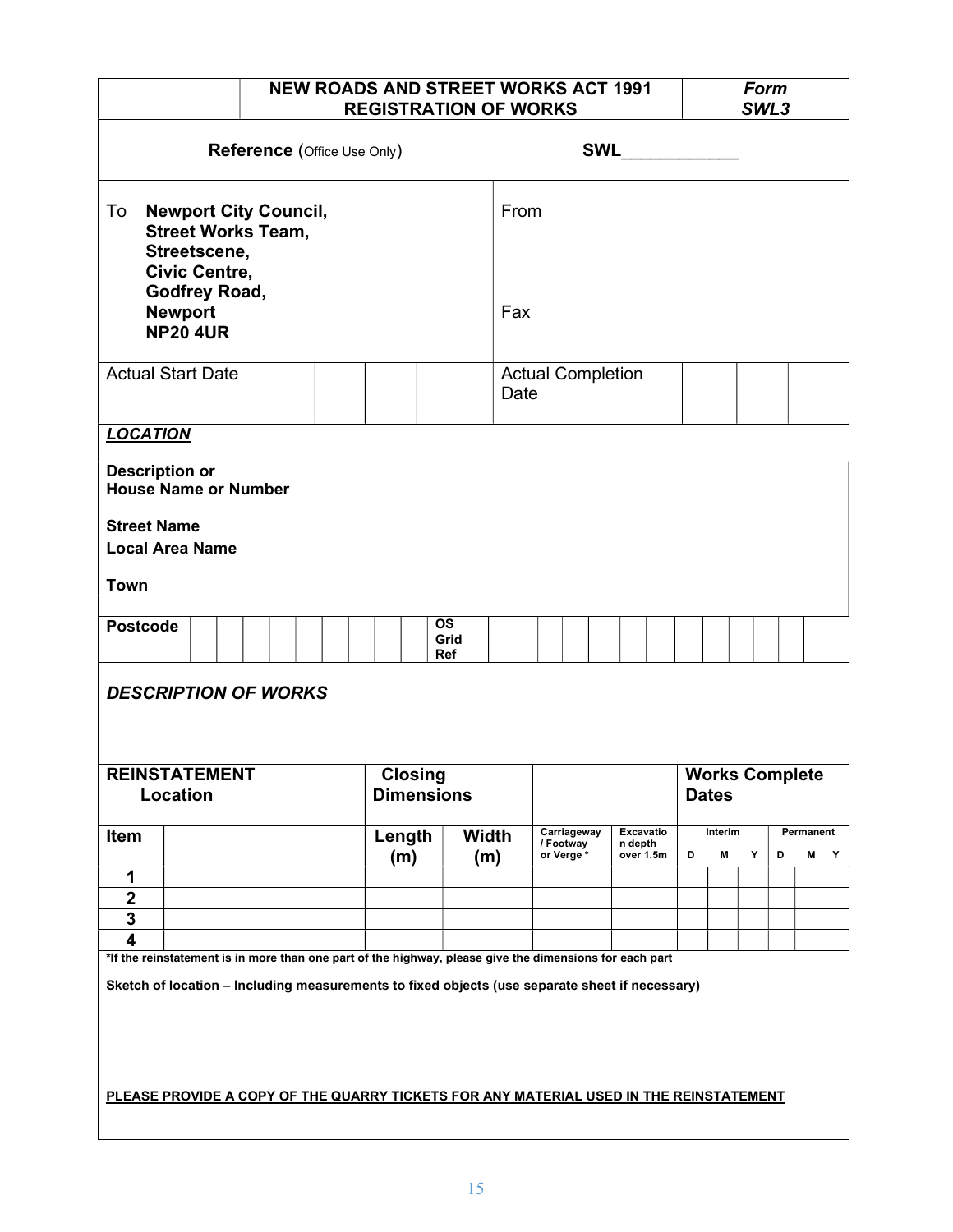## New Roads and Street Works Act 1991

#### APPLICATION FOR THE USE OF PORTABLE TRAFFIC LIGHTS THE TRAFFIC SIGNS REGULATIONS AND GENERAL DIRECTIONS 1994 No: 1519

**XT** 

| (Please Tick)                                                                                                                                                                                    |               |    | AFFIC SIGNS REGULATIONS AND GENERAL DIRECTIONS 1994 NO. 1919 |                                        |                             |                     | <b>Newport</b><br>CITY COUNCIL |  |  |  |  |
|--------------------------------------------------------------------------------------------------------------------------------------------------------------------------------------------------|---------------|----|--------------------------------------------------------------|----------------------------------------|-----------------------------|---------------------|--------------------------------|--|--|--|--|
|                                                                                                                                                                                                  |               |    |                                                              |                                        |                             | <b>CYNGOR DINAS</b> |                                |  |  |  |  |
| APPLICATION FOR MULTIPHASE SIGNAL CONTROL                                                                                                                                                        |               |    |                                                              |                                        |                             | Casnewydd           |                                |  |  |  |  |
| NOTIFICATION FOR TWO WAY SIGNAL CONTROL                                                                                                                                                          |               |    |                                                              | Our Ref:<br>H/Way                      |                             |                     |                                |  |  |  |  |
| <b>LAME CLOSURE</b>                                                                                                                                                                              |               |    |                                                              | Auth:                                  |                             |                     |                                |  |  |  |  |
|                                                                                                                                                                                                  |               |    |                                                              | Notice No:                             |                             |                     |                                |  |  |  |  |
|                                                                                                                                                                                                  |               |    |                                                              | Name of                                |                             |                     |                                |  |  |  |  |
| From:                                                                                                                                                                                            |               |    |                                                              | Contact:                               |                             |                     |                                |  |  |  |  |
|                                                                                                                                                                                                  |               |    |                                                              | Tel:                                   |                             |                     |                                |  |  |  |  |
|                                                                                                                                                                                                  |               |    |                                                              | Fax:                                   |                             |                     |                                |  |  |  |  |
|                                                                                                                                                                                                  |               |    |                                                              | Out of                                 |                             |                     |                                |  |  |  |  |
|                                                                                                                                                                                                  |               |    |                                                              | Hours                                  |                             |                     |                                |  |  |  |  |
|                                                                                                                                                                                                  |               |    |                                                              | Contact:                               |                             |                     |                                |  |  |  |  |
| Client:                                                                                                                                                                                          |               |    |                                                              | Tel:                                   |                             |                     |                                |  |  |  |  |
|                                                                                                                                                                                                  |               |    |                                                              |                                        |                             |                     |                                |  |  |  |  |
| Emergency/Urgent -                                                                                                                                                                               | Major $-$     |    | Standard-                                                    | Minor-                                 |                             |                     |                                |  |  |  |  |
| 2hrs                                                                                                                                                                                             | 1 Month       |    | 10 Days                                                      | 3 Days                                 |                             |                     |                                |  |  |  |  |
| <b>Start</b><br>Date:                                                                                                                                                                            |               |    | Finish Date:                                                 |                                        |                             |                     |                                |  |  |  |  |
| Location of Works:                                                                                                                                                                               |               |    |                                                              |                                        |                             |                     |                                |  |  |  |  |
|                                                                                                                                                                                                  |               |    |                                                              |                                        |                             |                     |                                |  |  |  |  |
| Road                                                                                                                                                                                             | O.S Grid Ref: |    |                                                              | Does Site Contain a Junction? YES / NO |                             |                     |                                |  |  |  |  |
| No:                                                                                                                                                                                              |               |    |                                                              |                                        |                             |                     |                                |  |  |  |  |
| Traffic Sensitive Route? YES / NO (If YES Please Refer to Highway Authority)                                                                                                                     |               |    |                                                              |                                        |                             |                     |                                |  |  |  |  |
| Is site near existing Traffic Signal/ Crossing? YES / NO                                                                                                                                         |               |    |                                                              |                                        |                             |                     |                                |  |  |  |  |
| Do signal lights require switching off? YES / NO                                                                                                                                                 |               |    |                                                              |                                        |                             |                     |                                |  |  |  |  |
| Purpose of Works:                                                                                                                                                                                |               |    |                                                              |                                        |                             |                     |                                |  |  |  |  |
| Hours of Operation:                                                                                                                                                                              |               | TO |                                                              |                                        | 24 Hours Operation YES / NO |                     |                                |  |  |  |  |
|                                                                                                                                                                                                  |               |    |                                                              |                                        |                             |                     |                                |  |  |  |  |
| THE FOLLOWING ADDITIONAL INFORMATION IS REQUIRED FOR MULTIPHASE OPERATIONAL APPROVAL                                                                                                             |               |    |                                                              |                                        |                             |                     |                                |  |  |  |  |
| Multiphase Timings?                                                                                                                                                                              |               |    | Pedestrian Facilities Provided YES / NO                      |                                        |                             |                     |                                |  |  |  |  |
| <b>Residual Road Widths:</b>                                                                                                                                                                     |               |    | Number of Signal Heads                                       |                                        |                             |                     |                                |  |  |  |  |
| <b>4 COPIES OF SITE PLANS, LOCATION PLANS SHOWING POSITION OF SIGNAL HEADS</b>                                                                                                                   |               |    |                                                              |                                        |                             |                     |                                |  |  |  |  |
| DECLARATION:<br>I/WE hereby certify that the portable traffic signal used will be a type which is currently approved by the<br>Department of Transport and Welsh Assembly Government Directives: |               |    |                                                              |                                        |                             |                     |                                |  |  |  |  |
| Signature:                                                                                                                                                                                       | Name:         |    |                                                              | Date:                                  |                             |                     |                                |  |  |  |  |
| <b>APPROVED BY:</b>                                                                                                                                                                              |               |    |                                                              |                                        |                             |                     |                                |  |  |  |  |

DATE: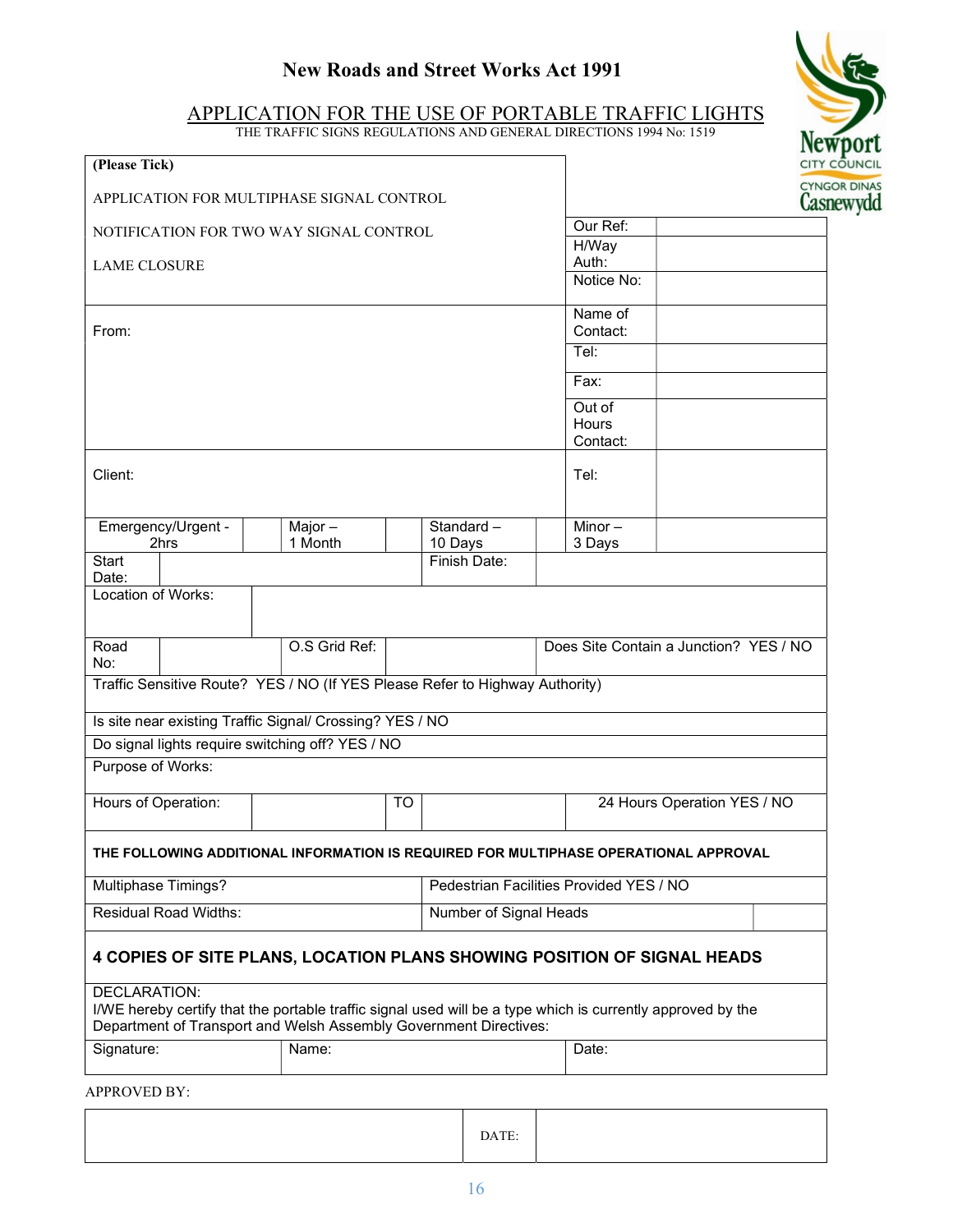#### Conditions relating to the portable traffic signals application

The Traffic Signs Regulations and General Directions 2002 SI 3113 permit the use of portable traffic signals in accordance with regulation 35 provided that:

The equipment is type approved

The equipment is capable of working vehicle actuated.

The site involves simple shuttle working with no junctions in the controlled length.

The Highway Authority or Agent Authority is notified when signal control is used.

Safety at Street Works and Road Works a code of practice issued under The New Roads and Street works Act Section 65.3

All signals to be provided, installed, maintained and removed on site in accordance with Chapter 8, safety at Street works and Road Works COP and Temporary Traffic Management on High Speed Roads.

#### General Conditions

Portable traffic signals used to control junctions (i.e. more than simple shuttle working) or heavy plant crossings require that the Highway Authority issues specific site approval.

All signage to conform with "Chapter 8" and the "Safety at Street works code of practice".

All portable traffic signals to be operated in accordance with DFT booklet "An Introduction to the use of Vehicle Actuated Portable Traffic Signals". Manual control for fixed time operation shall only be used with the written consent of the Highway Authority.

All Highway users within the area of traffic control will be advised of the intended dates of use of portable traffic signals by the applicant.

Provide details of Site Plans and Location Plans showing position of the signal heads & timings per link.

#### Setting up Site

All appropriate advance warning signs, in accordance with the requirement of chapter 8 of the Traffic Signs Manual, to be established prior to positioning of the signals.

The maximum distance between portable traffic signals must not exceed 300m. The signals are to be set up to allow working space only and are not to include for parking for non-essential site vehicles.

Portable traffic signals are set up with time settings as a function of site length. The period of use and the controlled shuttle working length to be kept to an absolute minimum. Signals must operate vehicle actuated unless alternative agreed in writing.

When the switching off any permanent signals is required, the promoter must contact the Highway Authority in advance a minimum of 2 weeks notice is required so the necessary arrangements can be made. This procedure carries a charge as set out in the Fees and Charges approved by Newport City Council October 2008:-

"Switching off/on for Utility and Third Party requirements: Monday – Friday 08.00 – 18.00 - £440 Total for turning off & on Monday – Friday 18.00 – 08.00 - £520 Total for turning off & on Weekend/Bank Holidays - £520 Total for turning off & on

If the site cannot be set out as planned the promoter must immediately contact the Highway Authority to discuss.

#### Environmental considerations

In built up or residential areas, connection of signals to mains power supply may be preferable. The Electricity Supplier must be consulted and may levy a charge for supply. Where ever possible the use of radio controlled battery operated traffic lights must be used.

All generators must meet the requirements of the Environmental Protection Act 1990 c43. Maintenance The signal supplier / hirer must provide and display on the equipment on site the call-out number for maintenance, response to be within two hours.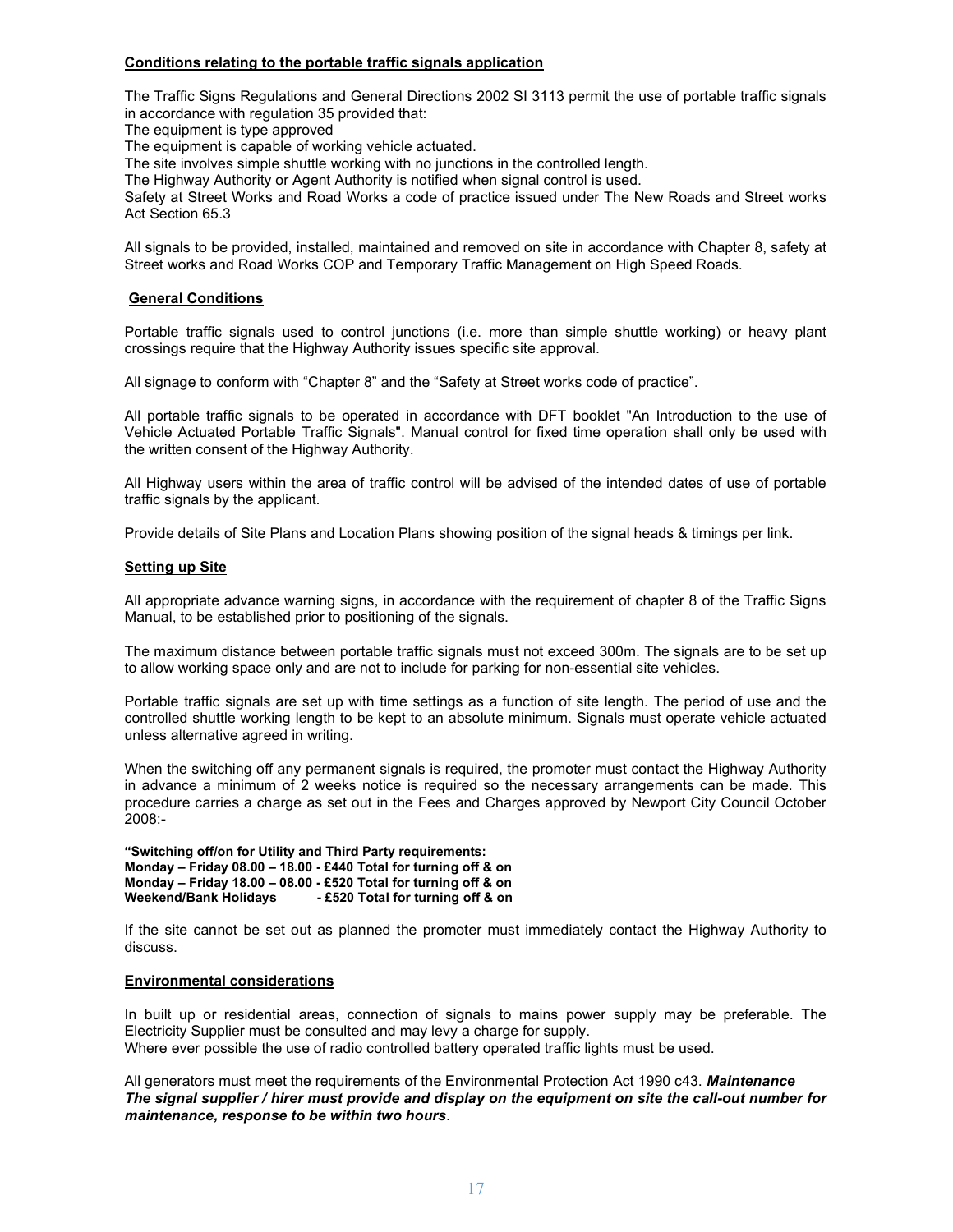#### SECTION 74

If the works take longer to complete than the duration given in the notice, they may be subject to the following charges per day overrun:

| <b>Road Category</b> |                                  |
|----------------------|----------------------------------|
| Type 0               | <b>Trunk Roads and Motorways</b> |
| Type 1               | <b>A</b> Roads                   |
| <b>Type 2</b>        | <b>B</b> Roads                   |
| <b>Type 3</b>        | CHI                              |
| $T$ <sub>Vpe</sub> 4 | <b>Unclassified Roads</b>        |

| Charges per day of overrun beyond notified / agreed durations |  |  |  |
|---------------------------------------------------------------|--|--|--|
|                                                               |  |  |  |
|                                                               |  |  |  |

|                                            | Road       | <b>Road Type</b> | Road       | Road       | <b>Prescribed</b>                                   |
|--------------------------------------------|------------|------------------|------------|------------|-----------------------------------------------------|
|                                            | Type $0/1$ | 2                | Type $3/4$ | Type $3/4$ | Period                                              |
|                                            |            |                  | (TS)       | (Non TS)   |                                                     |
| Immediate –<br>Emergency/<br><b>Urgent</b> | £500       | £500             | £250       | £100       | By notice<br>details or<br>other agreed<br>period.  |
| <b>Minor</b>                               | £500       | £500             | £250       | £100       | up to $3$                                           |
|                                            |            |                  |            |            | days                                                |
| <b>Major</b> and<br><b>Standard Works</b>  | £2500      | £2000            | £750       | £250       | <b>Standard</b><br>is $4-10$<br>days<br>Major $11+$ |

Note:

- \*1 as defined under S1.3 Road Categories in the Specification for the Reinstatement of Openings in Highways (Second Edition 2006).
- \*2 any overrun on Remedial Works will be charged at the rate appropriate to the works category of the new works.
- \*3 Section 74 charges are currently under review and will be subject to change in the near future.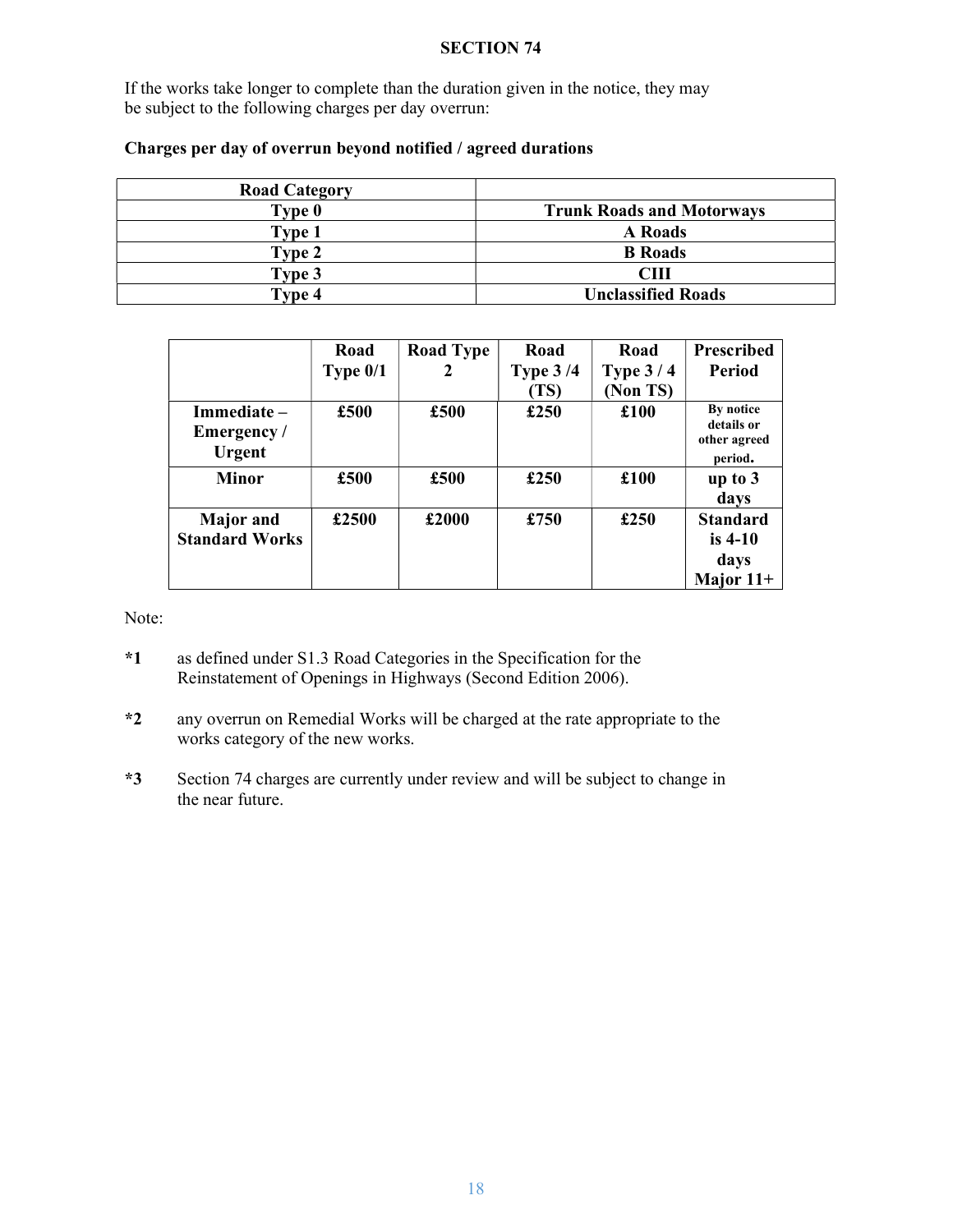### ADVANCE NOTICE OF WORKS

#### Major Works

These are works which require a Road Closure or have a planned duration of 10 working days or more. – Application must be submitted THREE MONTHS in advance of the works commencing date. The Licensee must give TEN WORKING DAYS notice of the intended starting date to the Street Authority using Form SWL2.

#### Standard Works

These are works that have a planned duration of 10 working days or less. – Application must be submitted **ONE MONTH** in advance of the works commencing date. The Licensee must give TEN WORKING DAYS notice of the intended starting date to the Street Authority using Form SWL2.

#### Minor Works

These are works that have a planned duration of 3 working days or less. – Application must be submitted ONE MONTH in advance of the works commencing date. The Licensee must give THREE WORKING DAYS notice of the intended starting date to the Street Authority using Form SWL2.

#### Immediate Works

These are works that are required to prevent or end circumstances that might cause imminent damage to people or property and the Street Authority must be informed within two hours of works starting.

The following must be accompany the application form.

- a. A scale plan (of Ordinance Survey standard) at 1:1250 of the proposed location and depth of the relevant apparatus marked by a red broken line and a grid reference for the excavation site;
- b. Proof of Public Liability Insurance This must provide a minimum of £10m cover;
- c. Proof of Street Works Accreditation (Copy of both sides of Supervisor & Operatives SWQR cards). An accredited supervisor must supervise the work, and at least one accredited operative must be on site at all times when the works are in progress. N.B this cannot be the same person.
- d. Applications for traffic management, if relevant.
- e. Any other reasonable information the street authority may request.

In the case of **Immediate Works** the rest of the application must then be processed RETROSPECTIVELY.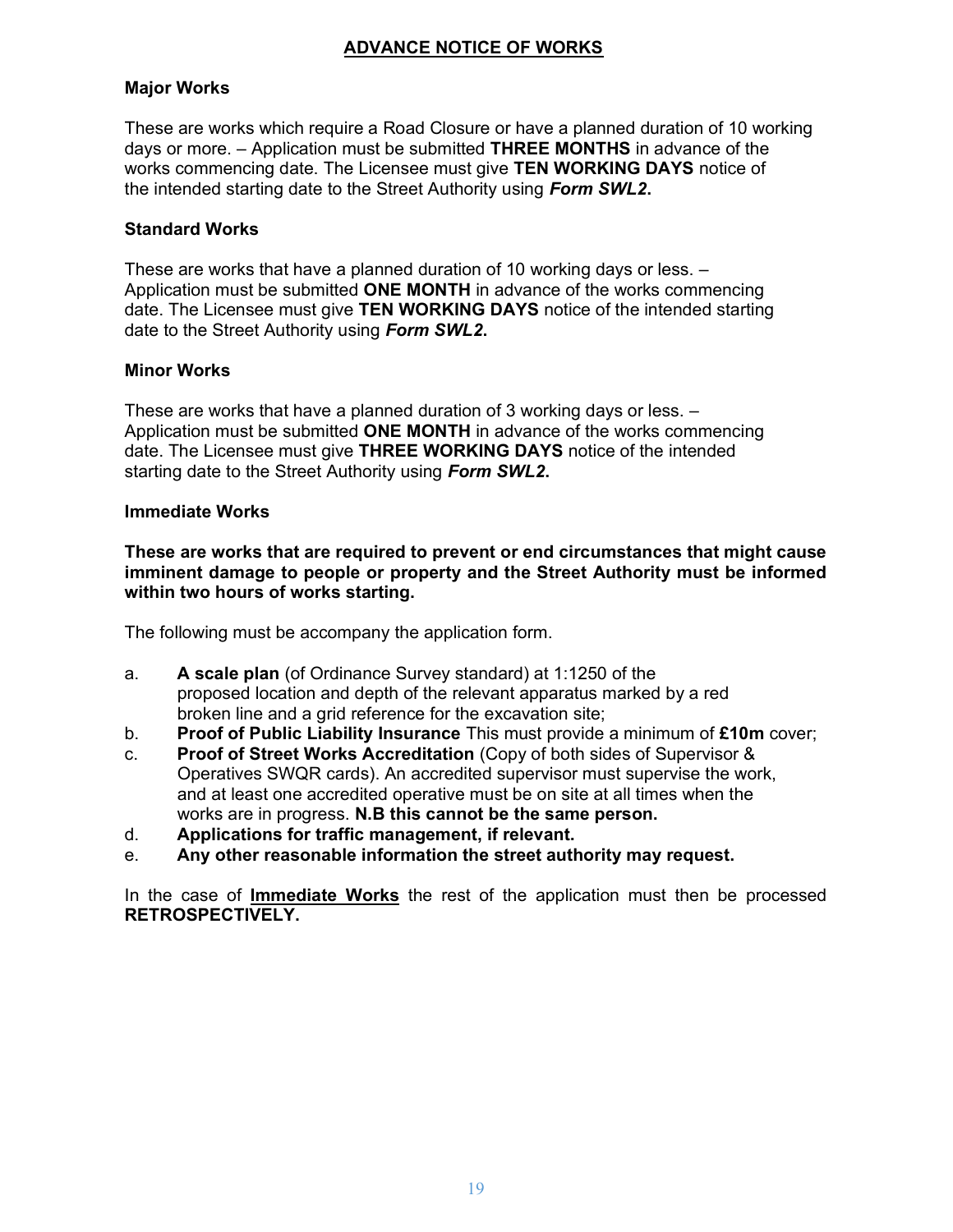#### Remedial Works

These are works that are done to correct a defective reinstatement. 10 days advanced notice will be required prior to carrying out remedial works.

Applicants should note that special conditions may be imposed by the Street Authority and must be strictly adhered to: -

- a) in the interest of safety;
- b) to minimise the inconvenience to persons using the street, having regard to people with a disability in particular;
- c) for Traffic Sensitive Streets, Streets with Special Engineering Difficulties and Protected Streets and to protect the structure of the street and the integrity of the apparatus in it.

The Street Authority will monitor the works at the following stages.

- a) When the works are being carried out;
- b) During the period of six months starting with the day on which interim or permanent reinstatement is completed;
- c) During the period of three months immediately preceding the end of the guarantee period (This period will be for 2 years from the date of permanent reinstatement for excavations up to 1.5m deep and 3 years for deeper).

#### REGISTRATION OF WORKS

The Licensee must complete and submit Form SWL3 giving details of any reinstatement to the Street Works Authority within TEN WORKING DAYS of the completion of the works and clearing the site. A detailed drawing to Scale 1/1250 showing the actual depth of the apparatus, and its locations measured against fixed objects/structures should also be submitted (Interim reinstatements must be made permanent within 6 months and during that time must perform to the same standards as a permanent reinstatement). Please attach a copy of the quarry tickets for any material used in the reinstatement.

### STATUTORY UNDERTAKERS PLANT ENQUIRIES

| Utility:                                     | Telephone:    |
|----------------------------------------------|---------------|
| <b>British Telecom</b>                       | 0800 800 151  |
|                                              |               |
| National Grid (Transco) &                    |               |
| Wales & West Utilities (Gas)                 | 0800 111 999  |
| Virgin Media Ltd (NTL)                       | 0870 888 3116 |
| Welsh Water (Clean water)                    | 0800 052 0130 |
| Welsh Water (Public Sewers)                  | 0800 085 3968 |
| <b>Western Power Distribution (Electric)</b> | 0800 052 0400 |
|                                              |               |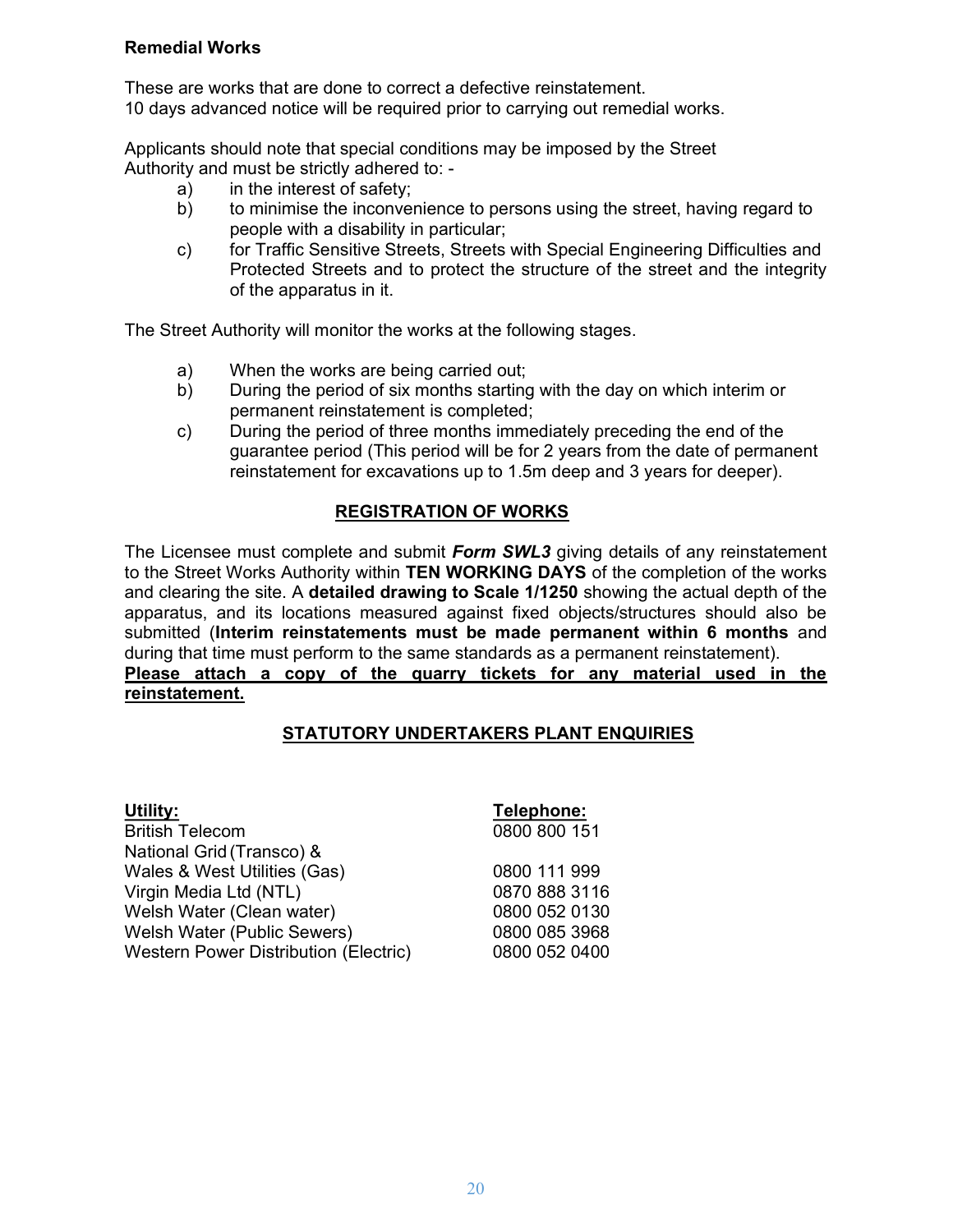## **NOTE**

The Highway' includes the carriageway, footway and any verge.

If the applicant objects to these conditions or a refusal by the Highway Authority to approve a licence, then an appeal may be made to the Secretary of State.

A criminal offence is committed if Section 51(1) of the NRSWA 1991 is breached.